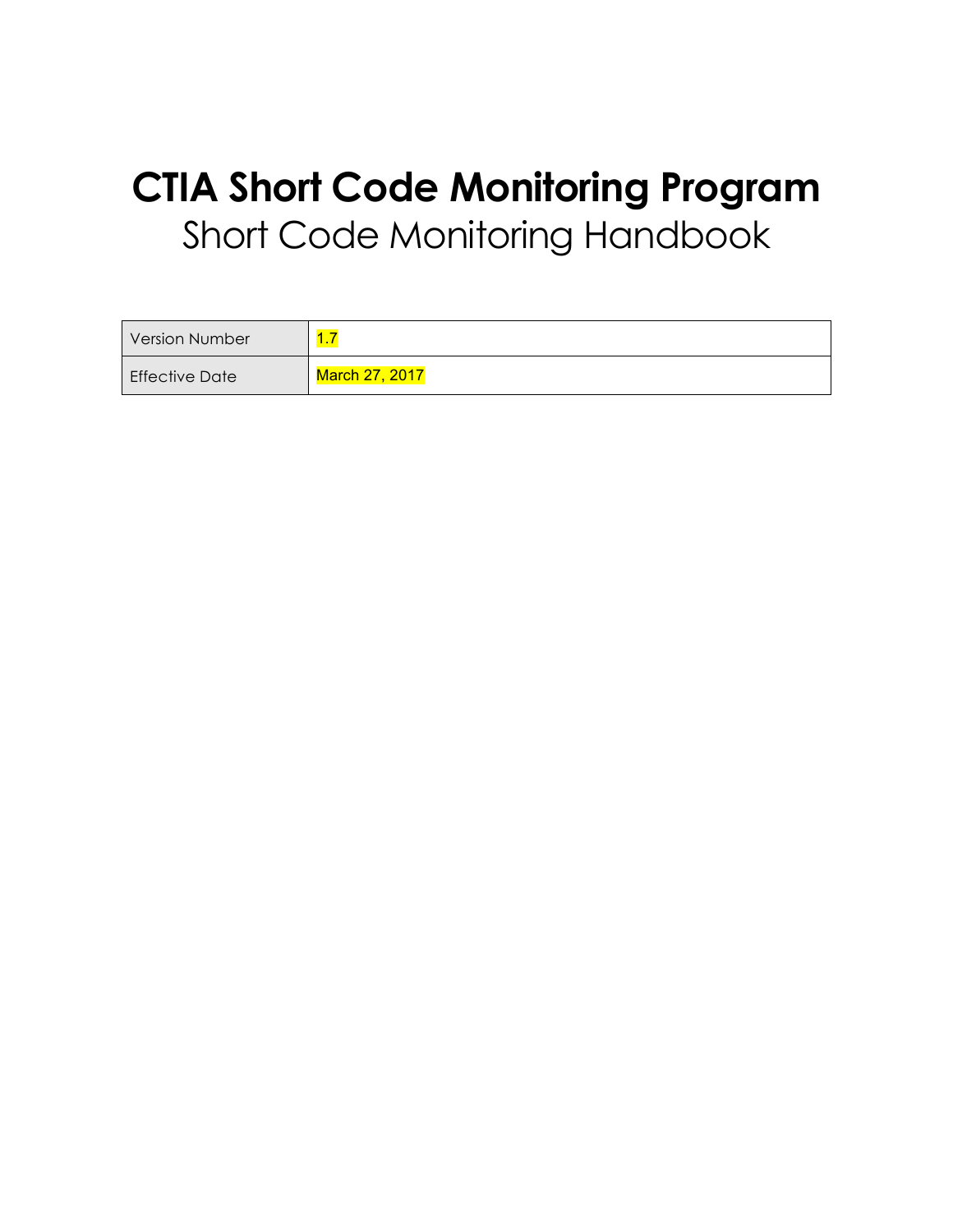## **TABLE OF CONTENTS**

| A.1           |                            |  |
|---------------|----------------------------|--|
| A.2<br>A.2.01 |                            |  |
| A.2.04        | A.2.02<br>A.2.03           |  |
| A.3           |                            |  |
| A.4<br>A.4.01 | A.4.02<br>A.4.03<br>A.4.04 |  |
| A.5           |                            |  |
| A.6           |                            |  |
| A.7<br>A.7.01 | A.7.02                     |  |
|               |                            |  |
|               |                            |  |
| A.9           |                            |  |
| A.10          |                            |  |
| A.11          |                            |  |
| A.12          |                            |  |
| A.13          |                            |  |
| A.14          |                            |  |
| A.15          |                            |  |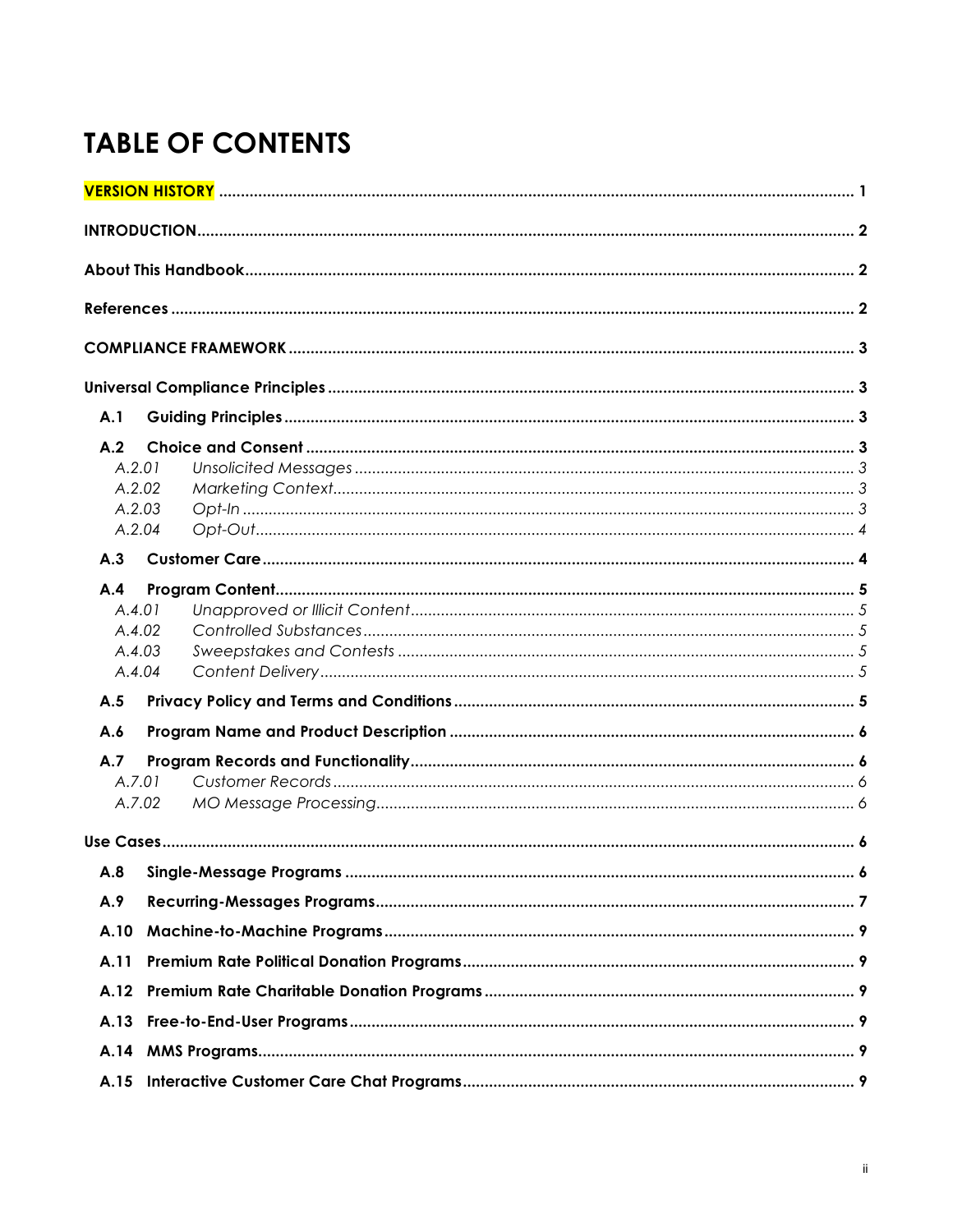| A.17 |  |
|------|--|
| A.18 |  |
| A.19 |  |
| A.20 |  |
| A.21 |  |
|      |  |
|      |  |
|      |  |
|      |  |
| A.23 |  |
|      |  |
|      |  |
| A.25 |  |
|      |  |
|      |  |
|      |  |
|      |  |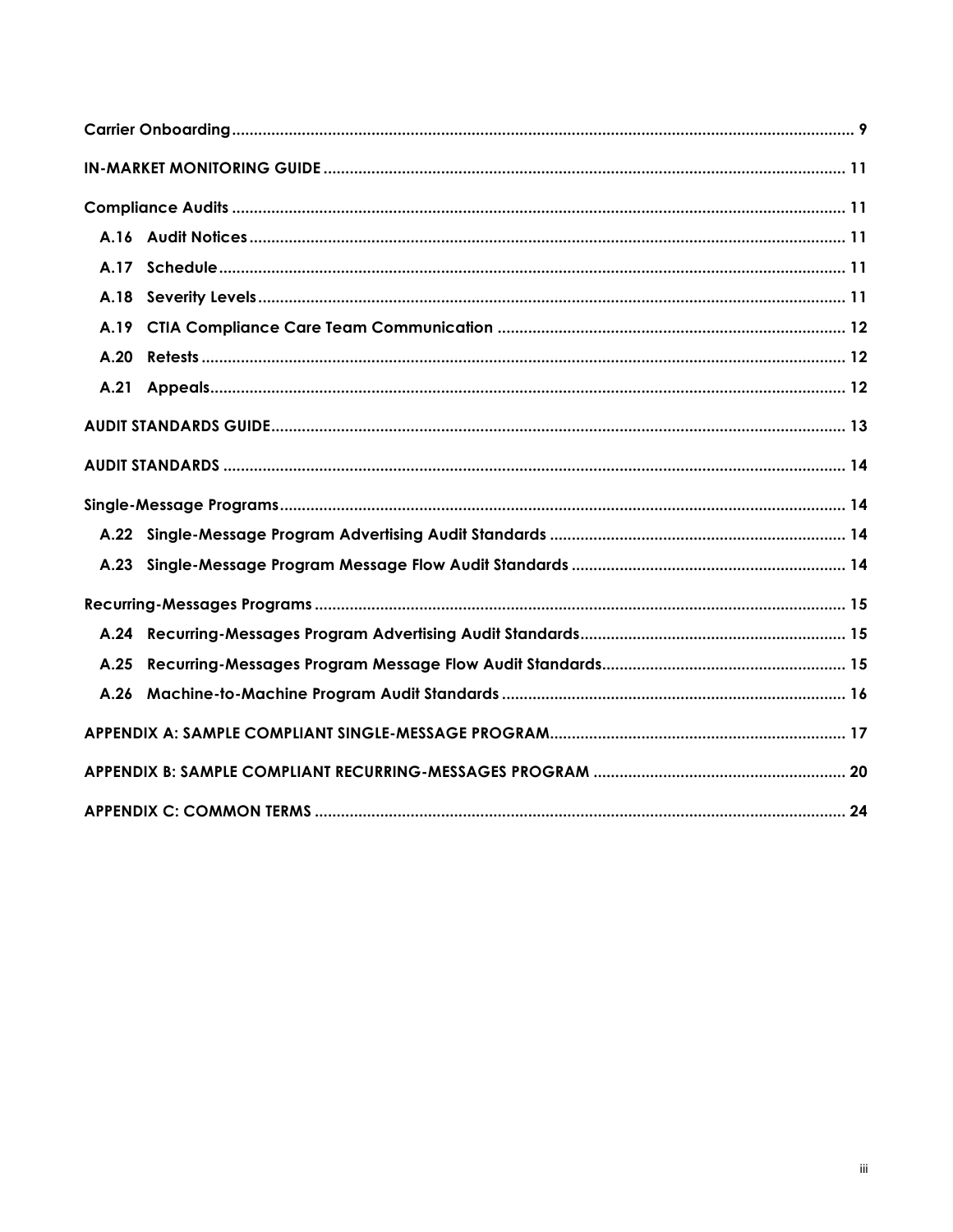## **VERSION HISTORY1**

| <b>Version</b> | <b>Release Date</b> | <b>Details</b>                                                                                                                                                                                                                                                                                                                                                                                                                                                                                                                 |
|----------------|---------------------|--------------------------------------------------------------------------------------------------------------------------------------------------------------------------------------------------------------------------------------------------------------------------------------------------------------------------------------------------------------------------------------------------------------------------------------------------------------------------------------------------------------------------------|
| 1.5.2          | October 1, 2015     | The CTIA Short Code Monitoring Handbook was updated with the<br>following:<br><b>Guiding Principles section;</b><br>$\blacksquare$<br>Unsolicited messages definition update;<br>٠<br>Recurring-messages short code program opt-in guideline update;<br>$\blacksquare$<br>Program name and product description guidelines;<br>٠<br>Free-to-end-user program requirements; and<br>٠<br>Appendix C: Common Terms.<br>٠                                                                                                           |
| 1.6            | July 15, 2016       | The CTIA Short Code Monitoring Handbook was updated with the<br>following:<br>Version history for handbook updates;<br>$\blacksquare$<br>Sweepstakes and contests guidelines;<br>$\blacksquare$<br>Opt-out information formatting update;<br>٠<br>Interactive customer care chat programs guidelines;<br>$\blacksquare$<br>New SHAFT (sex, hate, alcohol, firearms, or tobacco) content audit<br>$\blacksquare$<br>standard; and<br>Additional compliant program samples in Appendix A and in<br>$\blacksquare$<br>Appendix B. |
| 1.7            | March 27, 2017      | The CTIA Short Code Monitoring Handbook was updated with the<br>following:<br>Version history for handbook updates;<br>STOP keyword for recurring-message advertisements update;<br>Positioning of the terms and conditions disclosure update;                                                                                                                                                                                                                                                                                 |

 $^1$  Updates are highlighted in yellow throughout.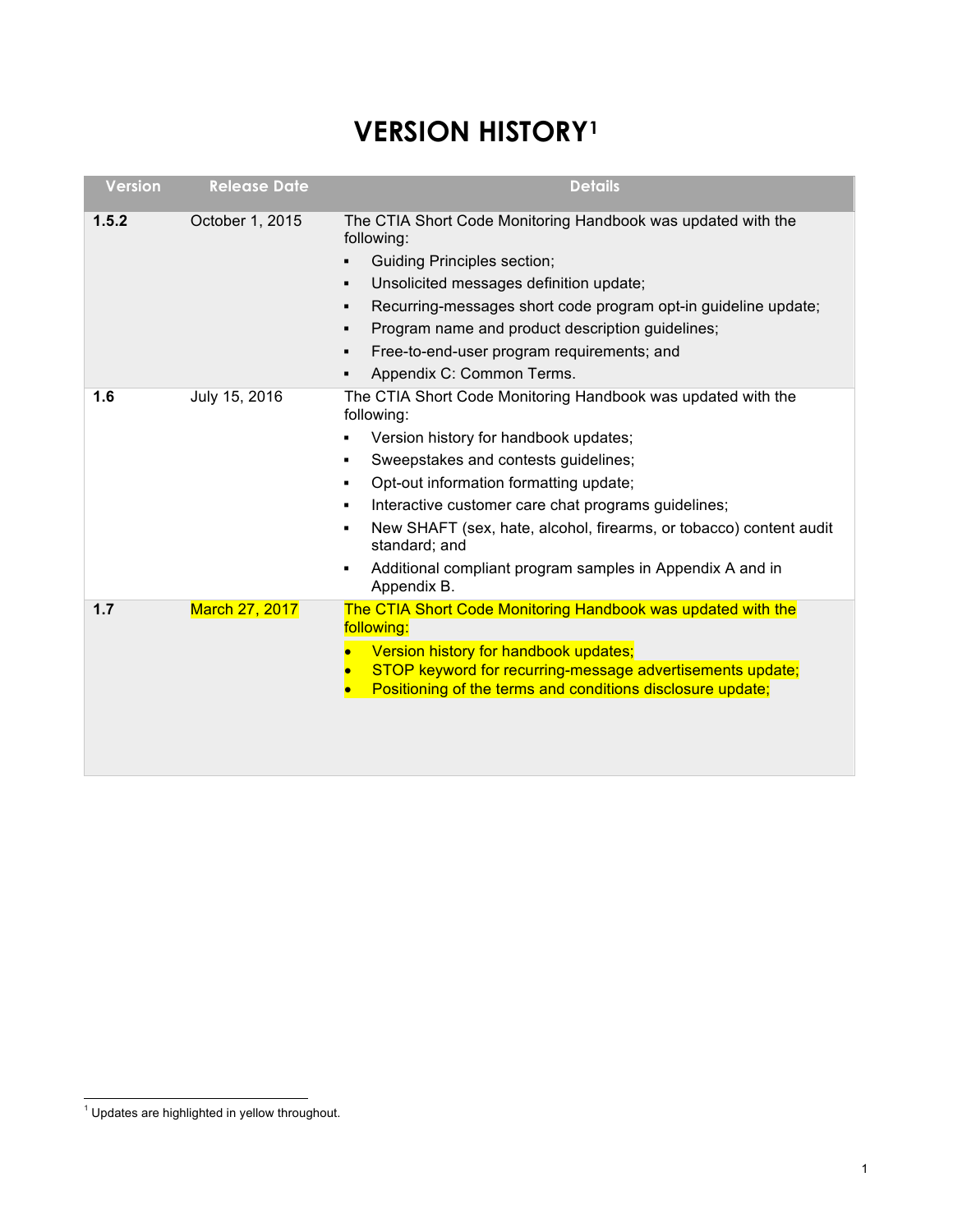## **INTRODUCTION**

CTIA and its member companies work to protect consumers while fostering a competitive environment for short code programs. We aim to

- Provide consumers the best possible user experience;
- Honor consumer choices and prevent abuse of messaging platforms;
- Beliver flexible quidelines that communicate compliance values clearly;
- Enable the short code industry to self-regulate; and
- Facilitate enforcement measures, if necessary, to protect consumers quickly and consistently.

The Short Code Compliance Handbook (Handbook) guidelines lay the framework for achieving these goals, but CTIA reserves the right to take action against any short code program deemed to cause consumer harm.

The Handbook is not intended as a comprehensive guide to compliance with laws and regulations that apply to short code programs. Service providers are responsible for meeting legal requirements that apply to short code programs they offer, and CTIA and its members make no representation that meeting the guidelines in this Handbook is sufficient to assure legal compliance. Consultation with legal counsel is recommended strongly.

## ABOUT THIS HANDBOOK

This Handbook describes best practices for standard rate messaging services (SMS), multimedia messaging services (MMS), and free-to-end-user (FTEU) short code programs with the primary goal of providing the best customer experience for users. Handbook guidelines *do not* define rules for programs that bill consumers. Guidelines are organized according to use cases that apply. Examples of compliant programs are organized by use case in the appendices.

Carriers reserve the right to implement their own short code program requirements beyond the scope of this Handbook. However, all carriers have reviewed and accepted the Handbook's content.

This Handbook is divided into the following sections: Compliance Framework, In-Market Monitoring Guide, Audit Standards Guide, and Audit Standards. In addition, Appendix A and Appendix B detail sample compliant programs, and Appendix C describes common terms.

## REFERENCES

Drawing from experience working with short code programs, the guidelines evolve continually. Handbook  $v1.7$  is based on the following:

- § Mobile Marketing Association's Consumer Best Practices v7.0,
- CTIA Mobile Compliance Assurance Handbook v1.3,
- § California Attorney General Kamala D. Harris's "Privacy on the Go: Recommendations for the Mobile Ecosystem" best practices,
- Telephone Consumer Protection Act (TCPA), <sup>2</sup>
- § Florida Attorney General's requirements for mobile content,
- A2P (application-to-person) community feedback, and
- Carrier requirements.

 <sup>2</sup> http://www.gpo.gov/fdsys/pkg/USCODE-2011-title47/pdf/USCODE-2011-title47-chap5-subchapII.pdf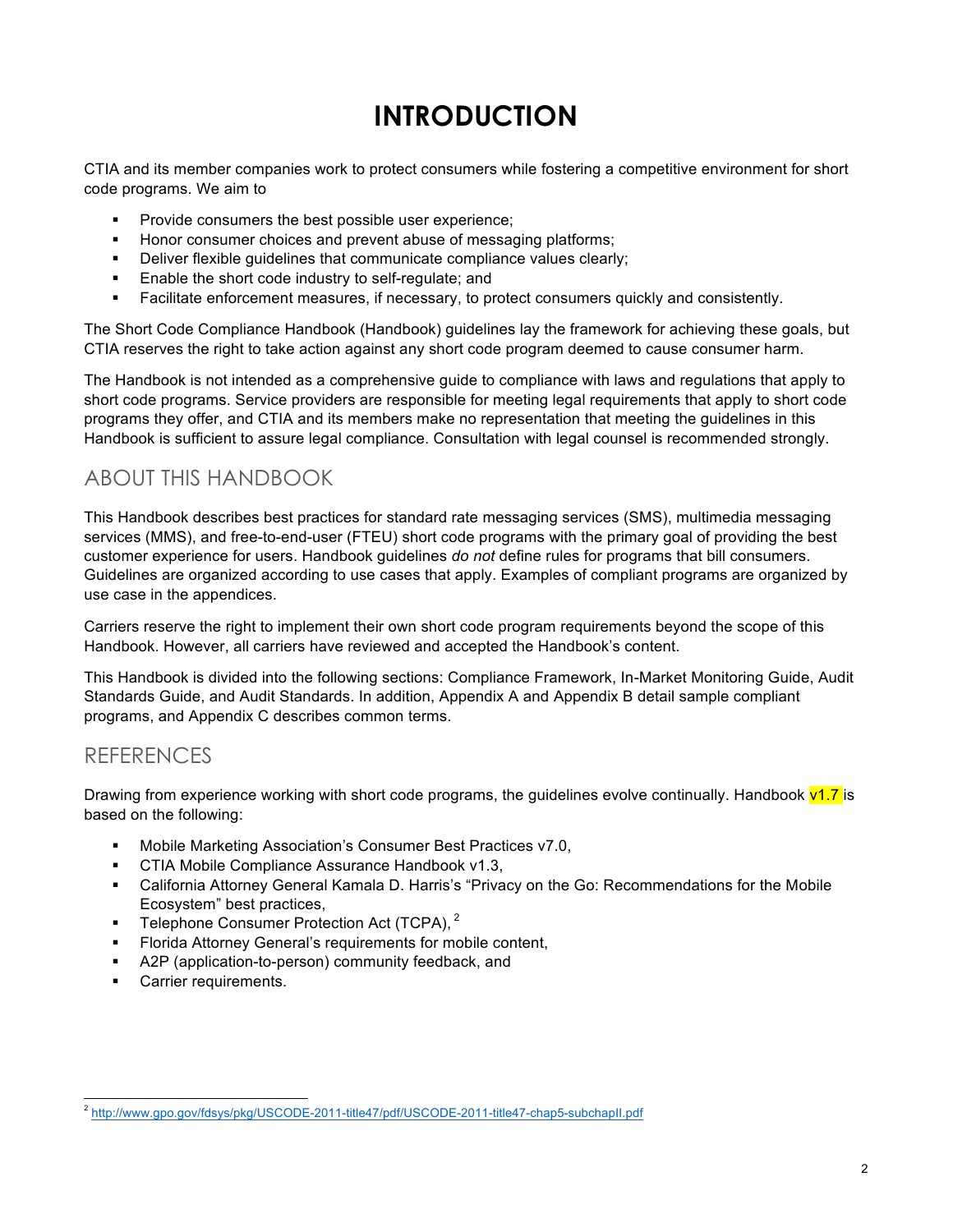## **COMPLIANCE FRAMEWORK**

This section offers direction regarding compliance of short code programs, including guidelines and requirements. Nonetheless, following this handbook is no guarantee that a short code program is compliant. Short code programs might also need to comply with individual carrier requirements.

## UNIVERSAL COMPLIANCE PRINCIPLES

CTIA requires all short code programs to comply with a basic code of conduct that promotes the best possible user experience. As new uses for short codes emerge, the guiding principles in section A.1 should be considered when defining applicable rules. Short code programs that comply technically with the letter of a specific rule but violate the letter or spirit of these principles might be subject to enforcement action.

### **A.1 GUIDING PRINCIPLES**

Four principles provide the baseline for all requirements listed below:

- 1. **Display clear calls-to-action.** All programs must display a clear call-to-action. Customers must be made aware of what exactly they are signing up to receive.
- 2. **Offer clear opt-in mechanisms.** Customers must consent clearly to opt into all recurring-messages programs. Requiring a customer to enter a mobile phone number *does not* constitute a compliant opt-in. Instead, customers must understand they will receive messages and consent to receive them.
- 3. **Send opt-in confirmation messages.** A confirmation message must be sent to customers *always*. For recurring-messages programs, confirmation messages must include clear opt-out instructions.
- 4. **Acknowledge opt-out requests.** Short code service providers must acknowledge and act on all opt-out requests. Monitoring procedures confirm successful opt-out.

### **A.2 CHOICE AND CONSENT**

Short code programs are expected to deliver sufficient value so consumers elect to participate with full transparency into the delivery conditions.

#### A.2.01 UNSOLICITED MESSAGES

Unsolicited messages may not be transmitted using short codes. Unsolicited messages are defined as follows:

- § Messages delivered without prior express consent from the user or account holder, and
- **■** Messages sent after a user has opted out.<sup>3</sup>

#### A.2.02 MARKETING CONTEXT

No component of program advertising or messaging may be deceptive about the underlying program's functionality, features, or content. All disclosures present in pre-purchase calls-to-action, advertisements, terms and conditions, and messages must remain clear and consistent throughout the user experience.

#### A.2.03 OPT-IN

Messages must be delivered to a consumer's mobile device only after the user has opted in to receive them. A user might indicate interest in a program in several ways. For example, a user might

- Enter a phone number online,
- § Click a button on a mobile webpage,
- Send an MO message containing an advertising keyword,

Sending the user a single opt-out message acknowledging the opt-out request is the *only* exception to this rule.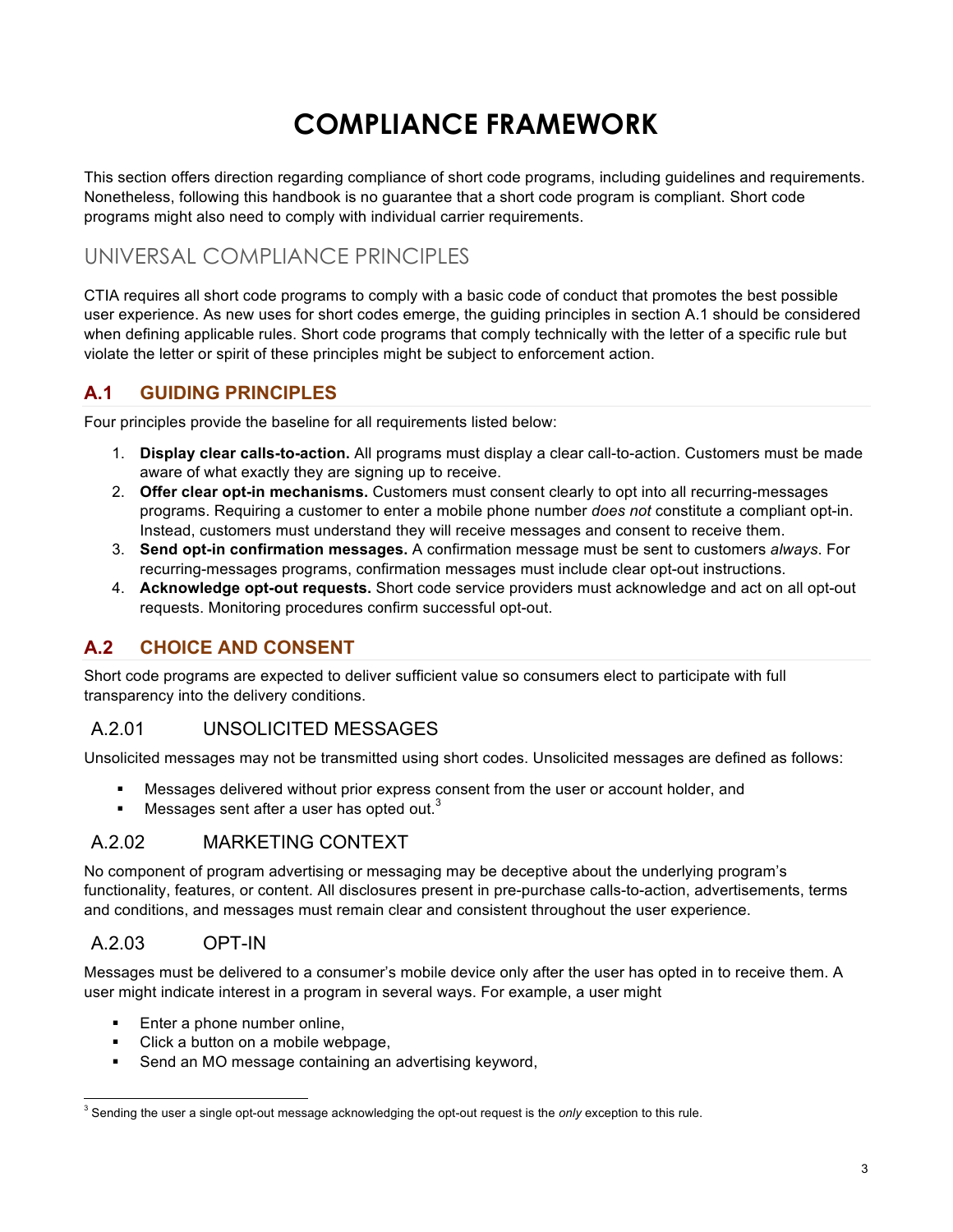- § Sign up at a point-of-sale (POS) location, or
- Opt in over the phone using interactive voice response (IVR) technology.

Calls-to-action must be clear and accurate; consent must not be obtained through deceptive means. For example, opt-in details cannot be displayed obscurely in terms and conditions related to other services. Enrolling a user in multiple short code programs based on a single opt-in is prohibited, even when all programs operate on the same short code.

Recurring-messages short code programs should send a single opt-in confirmation message that displays information verifying the customer's enrollment in the identified program. The opt-in confirmation message must be delivered immediately after the customer opts into the program. For POS and hardcopy opt-ins, the opt-in confirmation message must be delivered as soon as is reasonably possible after the customer opts into the program. Additionally, opt-in messages must contain the program (brand) name or product description, customer care contact information, opt-out instructions, product quantity or recurring-messages program disclosure, and the "message and data rates may apply" disclosure.

The opt-in for all short code programs must comply with all legal and regulatory requirements, including the Telephone Consumer Protection Act, 47 U.S.C. § 227, and the Federal Communication Commission's rules under 47 C.F.R. § 64.1200. For example, the express written consent obtained for any program that is "telemarketing" [as defined by 47 C.F.R. § 64.1200(f)(14)] must, unless exempt from the requirement, include the elements of "prior express written consent" set forth in 47 C.F.R. § 64.1200(f)(8). That rule requires a clear and conspicuous disclosure informing the user that:

- § By opting in, the user authorizes the seller to deliver or cause to be delivered to the user marketing messages using an automatic telephone dialing system; and
- The user is not required to opt in (directly or indirectly) as a condition of purchasing any property, goods, or services.

Legacy double opt-in (i.e., mobile device confirmation) methods remain acceptable options to obtain express consumer consent.

## A.2.04 OPT-OUT

Functioning opt-out mechanisms are crucial for all text messaging programs. Programs must always acknowledge and respect customers' requests to opt out of programs. However, depending on the use case, some short code programs are not required to advertise opt-out instructions. Short code programs must respond to, at a minimum, the universal keywords STOP, END, CANCEL, UNSUBSCRIBE, and QUIT by sending an opt-out message and, if the user is subscribed, by opting the user out of the program. Subsequent text, punctuation, capitalization, or some combination thereof must not interfere with opt-out keyword functionality.

Recurring-messages programs must also display opt-out instructions at program opt-in and at regular intervals in content or service messages, at least once per month. Opt-out information must be displayed on the advertisement <mark>or within the terms and conditions</mark>.<sup>4</sup> A program may deliver one final message to confirm a user has opted out successfully, but no additional messages may be sent after the user indicates a desire to cancel a short code program.

## **A.3 CUSTOMER CARE**

Customer care contact information must be clear and readily available to help users understand program details as well as their status with the program. Customer care information should result in users' receiving help. Programs must *always* respond to customer care requests, regardless of whether the requestor is subscribed to the program. At a minimum, the HELP keyword must return the program name and further information about how to contact service providers. Short code programs should promote customer care contact instructions at program opt-in and at regular intervals in content or service messages, at least once per month.

 <sup>4</sup> Opt-out information no longer need appear in bold typeface.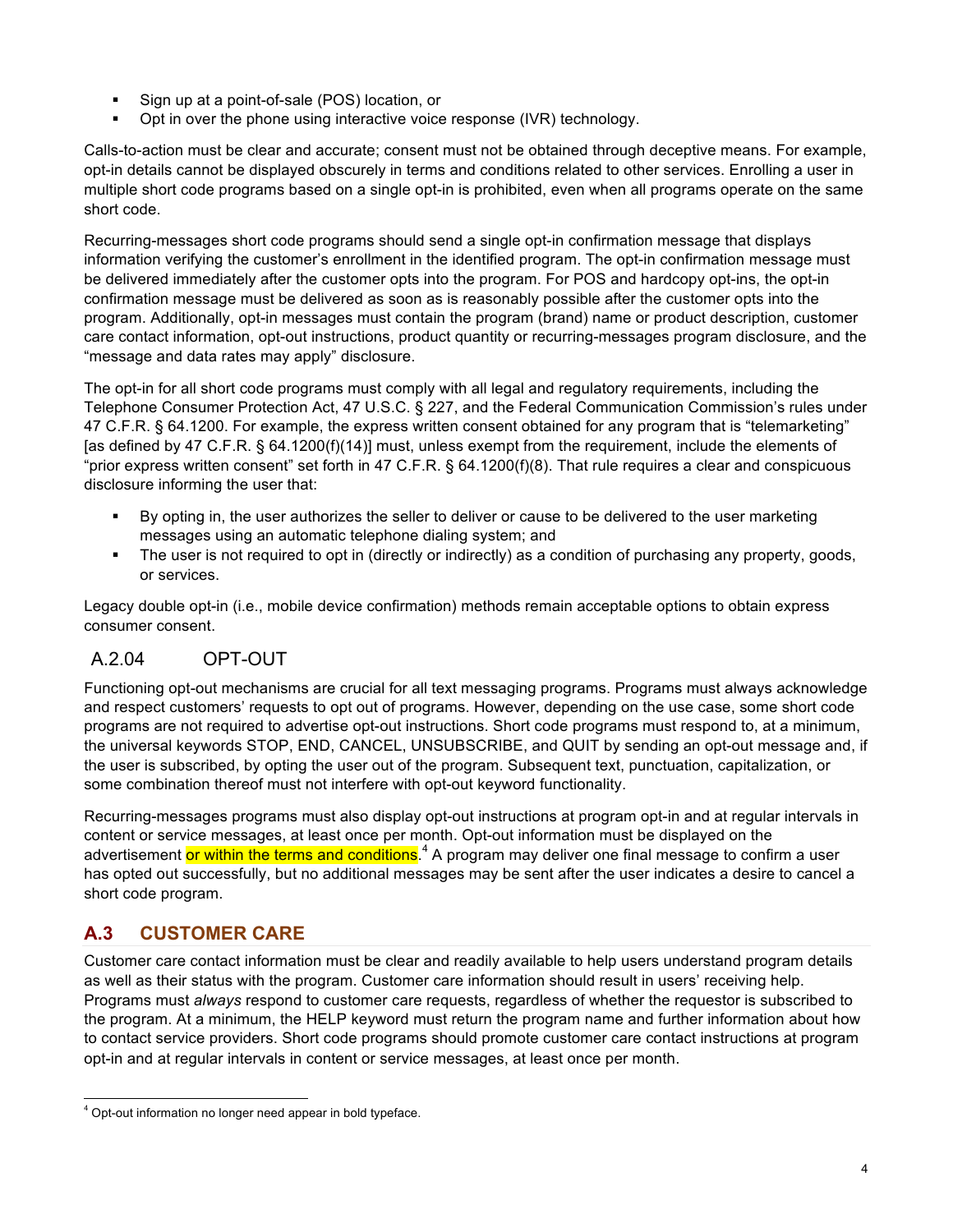## **A.4 PROGRAM CONTENT**

All content associated with short code programs must promote a positive user experience. Carriers regulate certain types of content, including those listed in this section.

## A.4.01 UNAPPROVED OR ILLICIT CONTENT

No programs associated with carrier brands or operating on the carrier networks may promote unapproved or illicit content, including the following:

- Depictions or endorsements of violence.
- Adult or otherwise inappropriate content,
- **•** Profanity or hate speech, and
- **Endorsement of illegal or illicit drugs.**

Programs must operate according to all applicable federal and state laws and regulations. All content must be appropriate for the intended audience. Additional legal and ethical obligations apply when marketing to children under age 13, and such programs might be subject to additional review by carriers.

#### A.4.02 CONTROLLED SUBSTANCES

Promotions of controlled substances might be subject to additional review by carriers. Service providers must receive explicit carrier approval before launching these program types. Marketing of hard alcohol and tobacco brands must either include robust age verification (e.g., electronic confirmation of age and identity) at opt-in or restrict promotions to age-verified locations (e.g., points of sale in bars). Mobile programs must not promote the use of controlled substances directly. Reference to the abuse of controlled substances is prohibited.

### A.4.03 SWEEPSTAKES AND CONTESTS

Sweepstakes are characterized by the element of chance and the outcome of a prize. Both state and federal laws regulate sweepstakes. Organizations considering a sweepstakes program are urged to consult with their legal counsel before submitting a program for carrier approval. Carriers review sweepstakes individually and reserve the right to approve or reject them at their discretion. Note that sweepstakes program review might take longer than reviews of other program types. At a minimum, sweepstakes program providers should

- Follow each carrier's process and quidelines,
- **•** Provide the carrier with the sweepstakes rules for review,
- § Include a free method of entry, and
- **•** Consult with legal counsel.

#### A.4.04 CONTENT DELIVERY

Users should be informed of the next steps to download and store new content immediately after opt-in. Content must be delivered correctly and must function as advertised.

#### **A.5 PRIVACY POLICY AND TERMS AND CONDITIONS**

Service providers are responsible for protecting the privacy of user information and must comply with applicable privacy law. Service providers should maintain a privacy policy for all programs and make it accessible from the initial call-to-action. When a privacy policy link is displayed, it should be labeled clearly.

Use cases might require different disclosures in the full terms and conditions. In all cases, terms and conditions and privacy policy disclosures must provide up-to-date, accurate information about program details and functionality.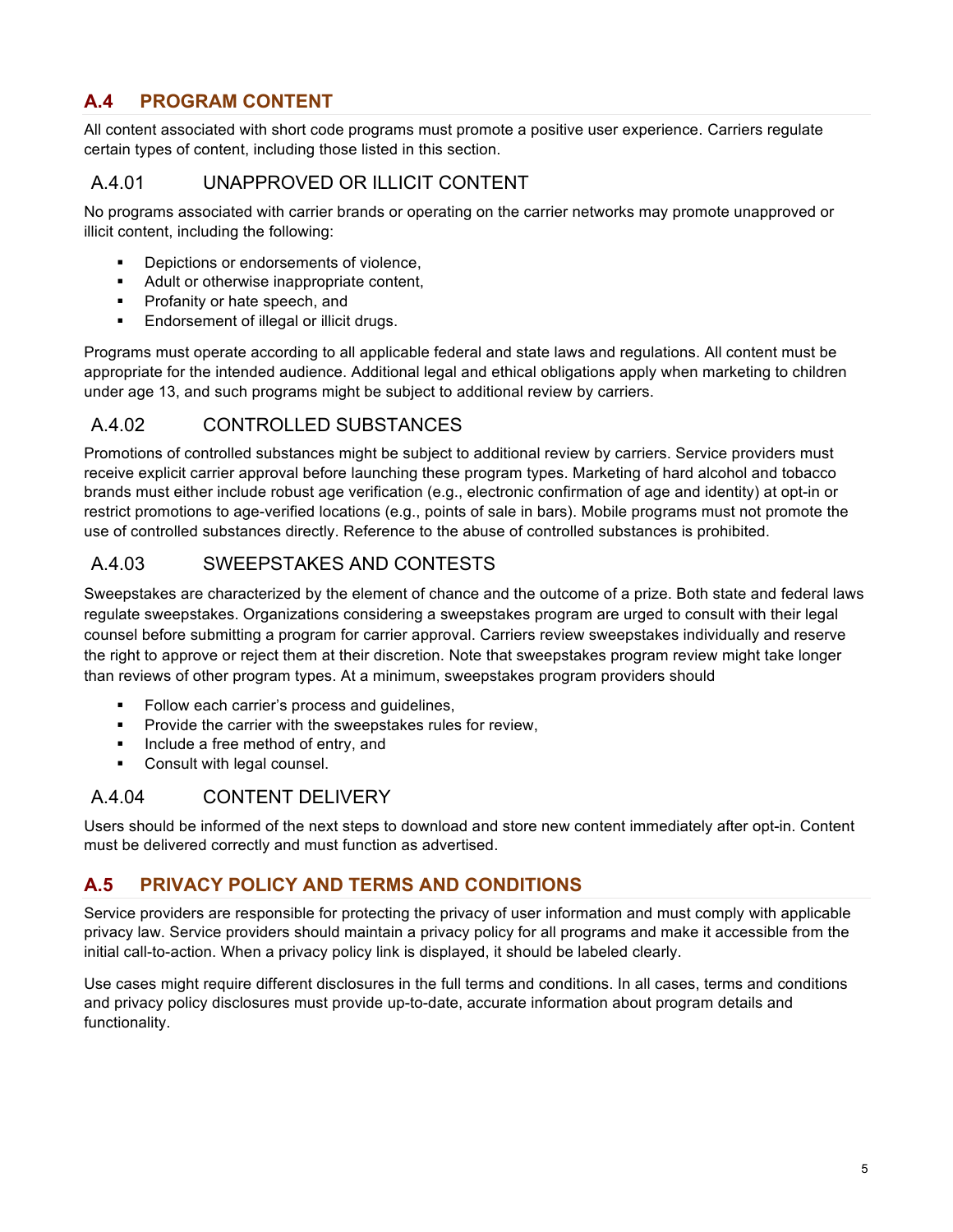## **A.6 PROGRAM NAME AND PRODUCT DESCRIPTION**

Consistent program names and product descriptions in advertisements and messages help consumers connect all parts of the short code experience. All short code programs are required to disclose program names, product description, or both in service messages, on the call-to-action, and in the terms and conditions. The program name is the sponsor of the short code program, often the brand name or company name associated with the short code. The product description describes the product advertised by the program.

## **A.7 PROGRAM RECORDS AND FUNCTIONALITY**

Service providers assume responsibility for maintaining accurate records in carrier systems and the Common Short Code Administration (CSCA) registry. Service providers wishing to modify a program must submit changes to the carriers for review and must update relevant carrier records. Programs promoted in the market *must* match the programs approved.

## A.7.01 CUSTOMER RECORDS

All opt-in and opt-out requests should be retained from the time a user initiates opt-in until a minimum of six months after the user has opted out of a program. Service providers assume responsibility for managing information about deactivated and recycled mobile phone numbers and must process this information within three business days of receipt. After porting a mobile phone number between carriers, the user must opt in again to desired programs.

Service providers must track opt-in information by individual users. Selling mobile opt-in lists is prohibited.

#### A.7.02 MO MESSAGE PROCESSING

All mandatory keywords must be processed correctly, regardless of MO message format (e.g., keywords must function whether sent by MMS or SMS). Service providers must scan MO message logs regularly to identify optout attempts and must terminate those subscriptions, regardless of whether the subscribers used the correct optout keywords or methods.

## USE CASES

Because short code programs vary greatly, depending on their intended purpose, Handbook v1.5.0 was designed with different use cases in mind. *All* short code programs based on the displayed use cases must comply with the Universal Compliance Principles in addition to the specific guidelines described in this section.

#### **A.8 SINGLE-MESSAGE PROGRAMS**

Single-message programs, or "one-off" programs, deliver a one-time message in response to user opt-in requests. Examples of single-message programs include but are not limited to the following:

- **•** Informational alert,
- Purchase receipt,
- Delivery notification, and
- **•** Two-factor authentication.

An example of a compliant single-message program and associated message flow appears in Appendix A.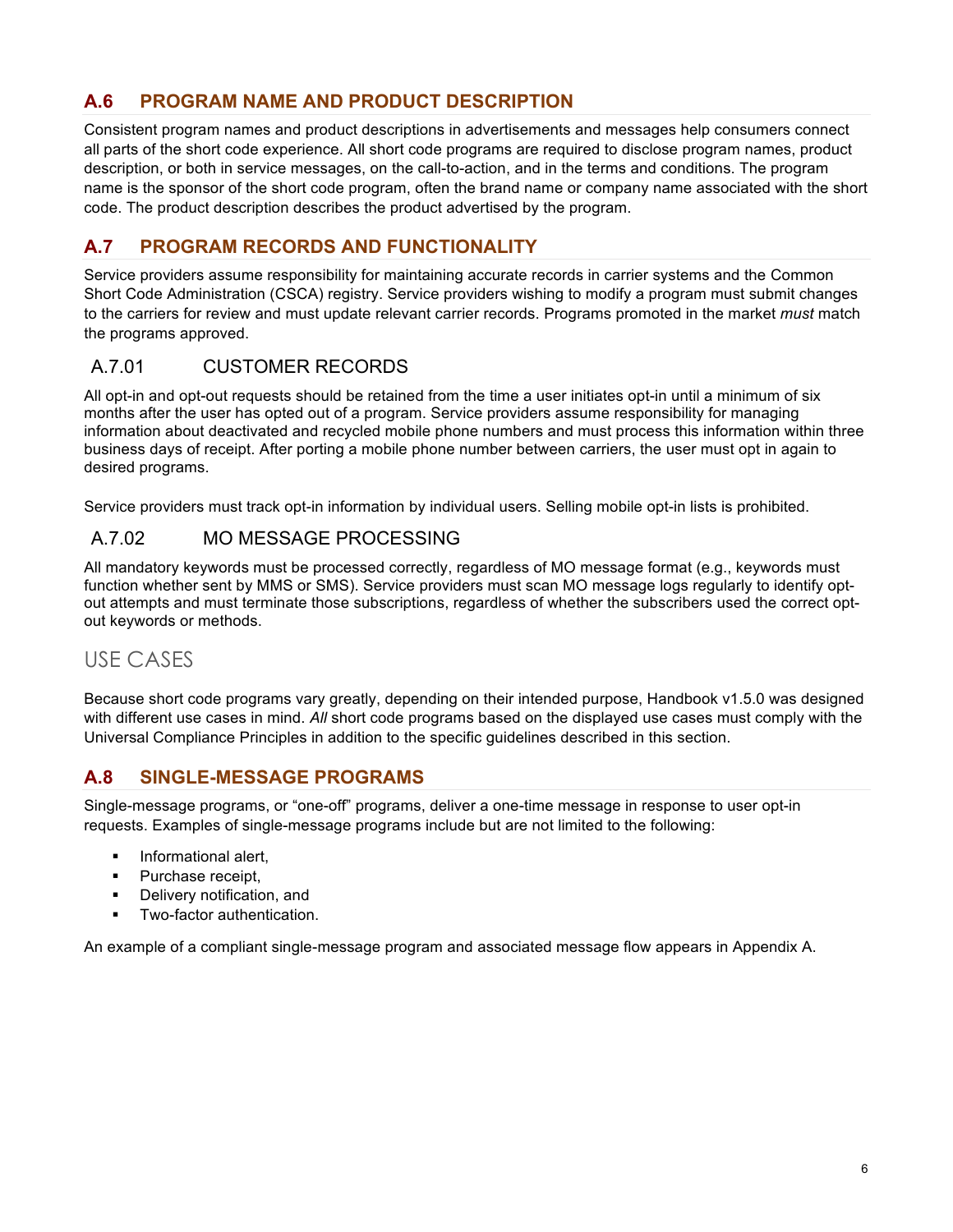Exhibit 1 displays a quick reference guide for a single-message program.

#### Exhibit 1: SINGLE-MESSAGE PROGRAM USE CASE QUICK REFERENCE GUIDE

|                                       | <b>Description</b>                                                                                                                                                                                                     | <b>Requirements</b>                                                                                                                                                                                                                                                                                                                         |
|---------------------------------------|------------------------------------------------------------------------------------------------------------------------------------------------------------------------------------------------------------------------|---------------------------------------------------------------------------------------------------------------------------------------------------------------------------------------------------------------------------------------------------------------------------------------------------------------------------------------------|
| <b>Call-to-Action</b>                 | The call-to-action for a single-message<br>program can be simple. The primary<br>purpose of disclosures is to ensure a<br>consumer consents to receive a text<br>message and understands the nature of the<br>program. | Product description<br>٠<br>Complete terms and conditions, link<br>to terms and conditions<br>Privacy policy or link to privacy policy<br>"Message and data rates may apply"<br>٠<br>disclosure                                                                                                                                             |
| <b>Terms and</b><br><b>Conditions</b> | Comprehensive terms and conditions may<br>be presented in full beneath the call-to-<br>action, or they be may accessible from a<br>link in proximity to the call-to-action. $\frac{1}{2}$                              | Program (brand) identification<br>٠<br>Product description<br>٠<br>Customer care contact information<br>"Message and data rates may apply"<br>disclosure                                                                                                                                                                                    |
| Opt-In                                | The consumer must actively opt into single-<br>message programs.                                                                                                                                                       | Consumer's affirmative opt-in<br>٠                                                                                                                                                                                                                                                                                                          |
| <b>Message Flow</b>                   | Although single-message programs are not<br>required to display HELP and STOP<br>keywords, they should support HELP and<br>STOP commands, as described in the<br>Universal Compliance Principles.                      | <b>Opt-In Confirmation MT</b><br>Program (brand) name OR product<br>description<br><b>HELP MT</b><br>Program (brand) name OR product<br>description<br>Additional customer care contact<br>information<br><b>Opt-Out MT</b><br>Program (brand) name OR product<br>description<br>Confirmation that no further<br>messages will be delivered |

### **A.9 RECURRING-MESSAGES PROGRAMS**

A user opts into a recurring-messages program by texting a keyword to the program's short code, entering his or her mobile phone number online or agreeing in apps or in person to receive text messages. Examples of recurring-messages programs include but are not limited to the following:

- Content or informational alert subscriptions (e.g., horoscopes, news, weather),
- § Flight status notifications (multiple messages), and
- Marketing and loyalty promotions.

An example of a compliant recurring-messages program call-to-action and associated message flow appears in Appendix B.

<sup>&</sup>lt;sup>5</sup> Popups have been removed as a method for displaying terms and conditions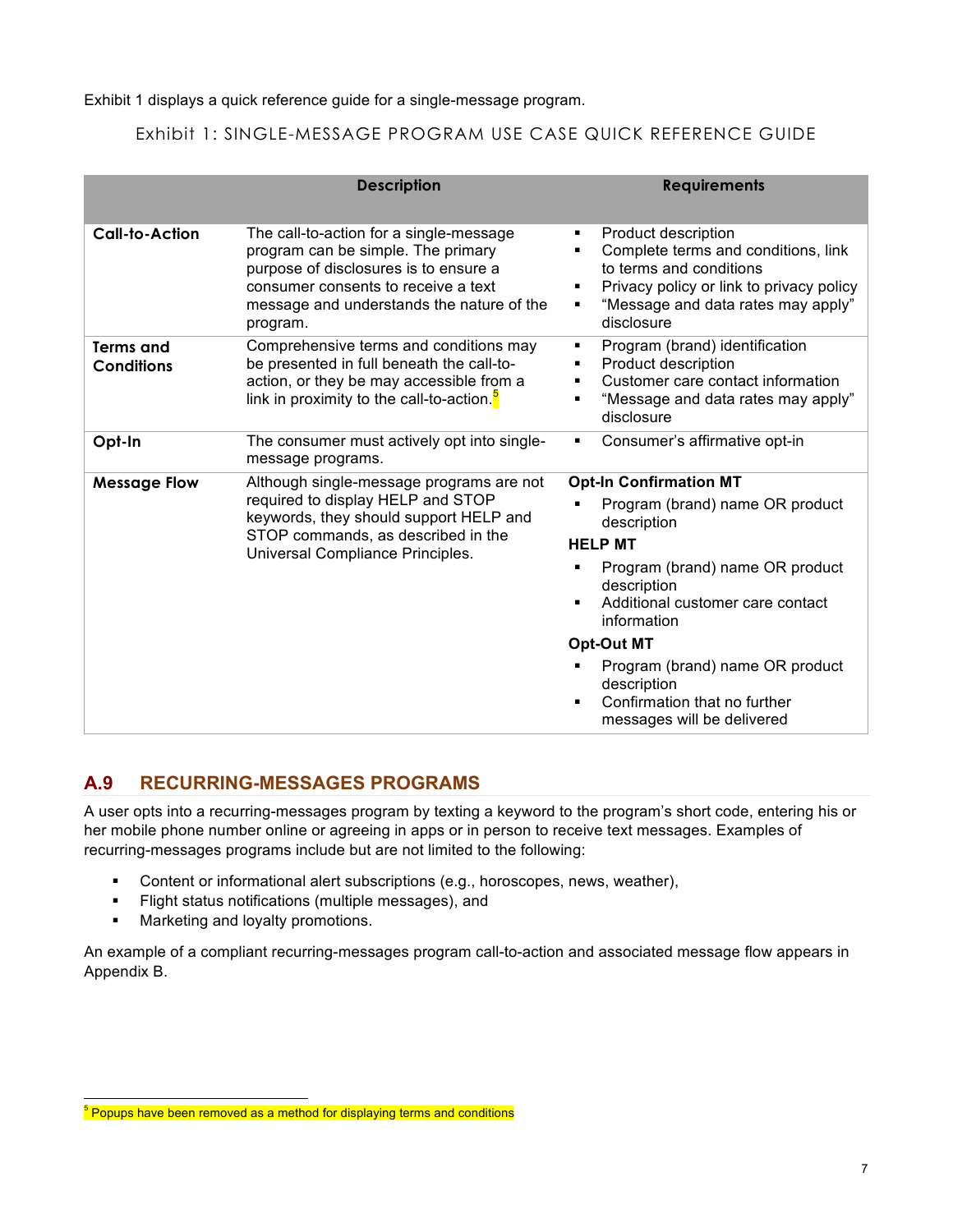#### Exhibit 2 displays a quick reference guide for a recurring-messages program.

### Exhibit 2: RECURRING-MESSAGES PROGRAM USE CASE QUICK REFERENCE GUIDE

|                                       | <b>Description</b>                                                                                                                                                                                                                                                                          | <b>Requirements</b>                                                                                                                                                                                                                                                                                                                                                                                                                                                                                                         |
|---------------------------------------|---------------------------------------------------------------------------------------------------------------------------------------------------------------------------------------------------------------------------------------------------------------------------------------------|-----------------------------------------------------------------------------------------------------------------------------------------------------------------------------------------------------------------------------------------------------------------------------------------------------------------------------------------------------------------------------------------------------------------------------------------------------------------------------------------------------------------------------|
| Call-to-<br><b>Action</b>             | Because of their ongoing touch points with<br>consumers, recurring-messages programs<br>require the most disclosures among use<br>cases. The primary purpose of disclosures is<br>to ensure the consumer consents to receive<br>text messages and understands the nature<br>of the program. | Product description<br>٠<br>Service delivery frequency or recurring-<br>messages disclosure<br>Complete terms and conditions, link to<br>٠<br>complete terms and conditions<br>Privacy policy or link to privacy policy<br>STOP keyword <sup>6</sup><br>"Message and data rates may apply"<br>disclosure                                                                                                                                                                                                                    |
| <b>Terms and</b><br><b>Conditions</b> | Comprehensive terms and conditions might<br>be presented in full beneath the call-to-<br>action, or they might be accessible from a<br>link in proximity to the call-to-action. $\int$                                                                                                      | Program (brand) name<br>٠<br>Service delivery frequency or recurring-<br>п<br>messages disclosure<br>Product description<br>٠<br>Customer care contact information<br>٠<br>Opt-out instructions<br>٠<br>"Message and data rates may apply"<br>disclosure                                                                                                                                                                                                                                                                    |
| Opt-In                                | Consumers must provide prior express<br>written consent to enroll in all text message<br>programs (i.e., single-message programs or<br>recurring-messages programs). Recurring-<br>messages programs must send one<br>message confirming opt-in consent. Double<br>opt-in is optional.      | Consumer's affirmative opt-in<br>٠                                                                                                                                                                                                                                                                                                                                                                                                                                                                                          |
| <b>Message</b><br><b>Flow</b>         | Recurring-messages programs confirming<br>opt-in with a single text message MUST<br>state explicitly to which program the user<br>enrolled and provide clear opt-out<br>instructions in the Opt-In Confirmation MT.                                                                         | <b>Opt-In Confirmation MT</b><br>Program (brand) name OR product description<br>٠<br>Opt-out information<br>٠<br>Customer care contact information<br>٠<br>Product quantity or recurring-messages<br>disclosure<br>"Message and data rates may apply"<br>disclosure<br><b>HELP MT</b><br>Program (brand) name OR product description<br>Additional customer care contact information<br><b>Opt-Out MT</b><br>Program (brand) name OR product description<br>٠<br>Confirmation that no further messages will be<br>delivered |

 $^6$  Opt-out information may appear on a separate page in the terms and conditions.  $7$  Popups have been removed as a method for displaying terms and conditions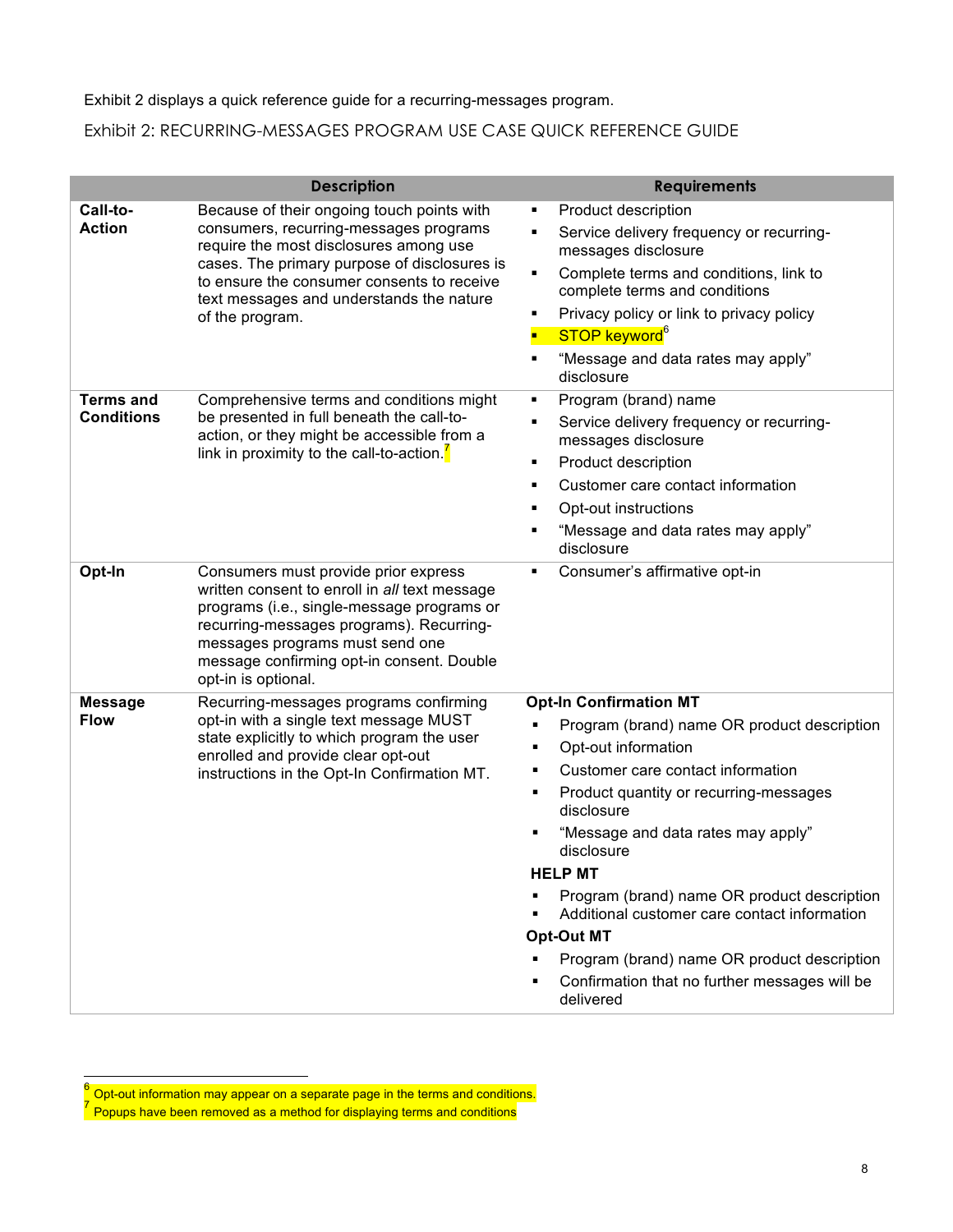## **A.10 MACHINE-TO-MACHINE PROGRAMS**

For machine-to-machine (M2M) short code programs, which should never interact with consumers, service providers need only an updated program brief on file with the CSCA and the carriers.

#### **A.11 PREMIUM RATE POLITICAL DONATION PROGRAMS**

Premium rate short code programs that solicit political donations are subject to additional regulations, available at http://www.ctia.org/policy-initiatives/voluntary-guidelines/federal-political-campaign-contributions-wireless-carrierbill. Premium political donation programs also must conform to the premium SMS guidelines and audit standards in the CTIA Mobile Commerce Compliance Handbook, v1.3.

#### **A.12 PREMIUM RATE CHARITABLE DONATION PROGRAMS**

Premium rate short code programs that solicit charitable donations are subject to additional regulations, available at http://www.ctia.org/policy-initiatives/voluntary-guidelines/mobile-giving-via-wireless-carrier%27s-bill. In addition, premium charitable donation programs must to conform to the premium SMS guidelines and audit standards in CTIA Mobile Commerce Compliance Handbook, v1.3.

#### **A.13 FREE-TO-END-USER PROGRAMS**

FTEU programs are subject to almost all of the same requirements as SMS short code programs. FTEU programs must display a clear call-to-action, capture consumers' affirmative opt-in, send an opt-in confirmation message, and abide by customers' requests to opt-out. However, all FTEU programs are exempt from displaying "message and data rates may apply" in advertisements, terms and conditions, and messages.

#### **A.14 MMS PROGRAMS**

MMS programs are subject to the same requirements per use case as SMS short code programs. All mandatory keywords must be processed correctly, regardless of MO format (e.g., keywords must function whether sent by MMS or SMS). Service providers must scan MO logs regularly to identify opt-out attempts and must terminate associated subscriptions, regardless of whether the subscribers used the correct opt-out keywords or methods.

### **A.15 INTERACTIVE CUSTOMER CARE CHAT PROGRAMS**

Because rapid and direct communication between customers and customer care representatives is important, many organizations now offer interactive customer care chat programs. Such communication makes obtaining assistance with minimal delay easier and more convenient for customers. For example, customers replying with the HELP keyword to a short code can be routed quickly to customer care, where they can chat directly with a representative, without ever leaving their messaging application. Increasing prevalence of this communication practice makes understanding the guidelines and limitations surrounding such programs more important than ever for carriers. For organizations wishing to implement interactive customer care chat, such programs

- May operate on dedicated short codes only;
- May be used for communication with customer care representatives only; and
- May not be used for marketing.

## CARRIER ONBOARDING

CTIA is most concerned with short code programs as they interact with consumers through advertising and service messaging. However, several facets of SMS programs happen behind the scenes. Recommended best practices for onboarding new programs follow.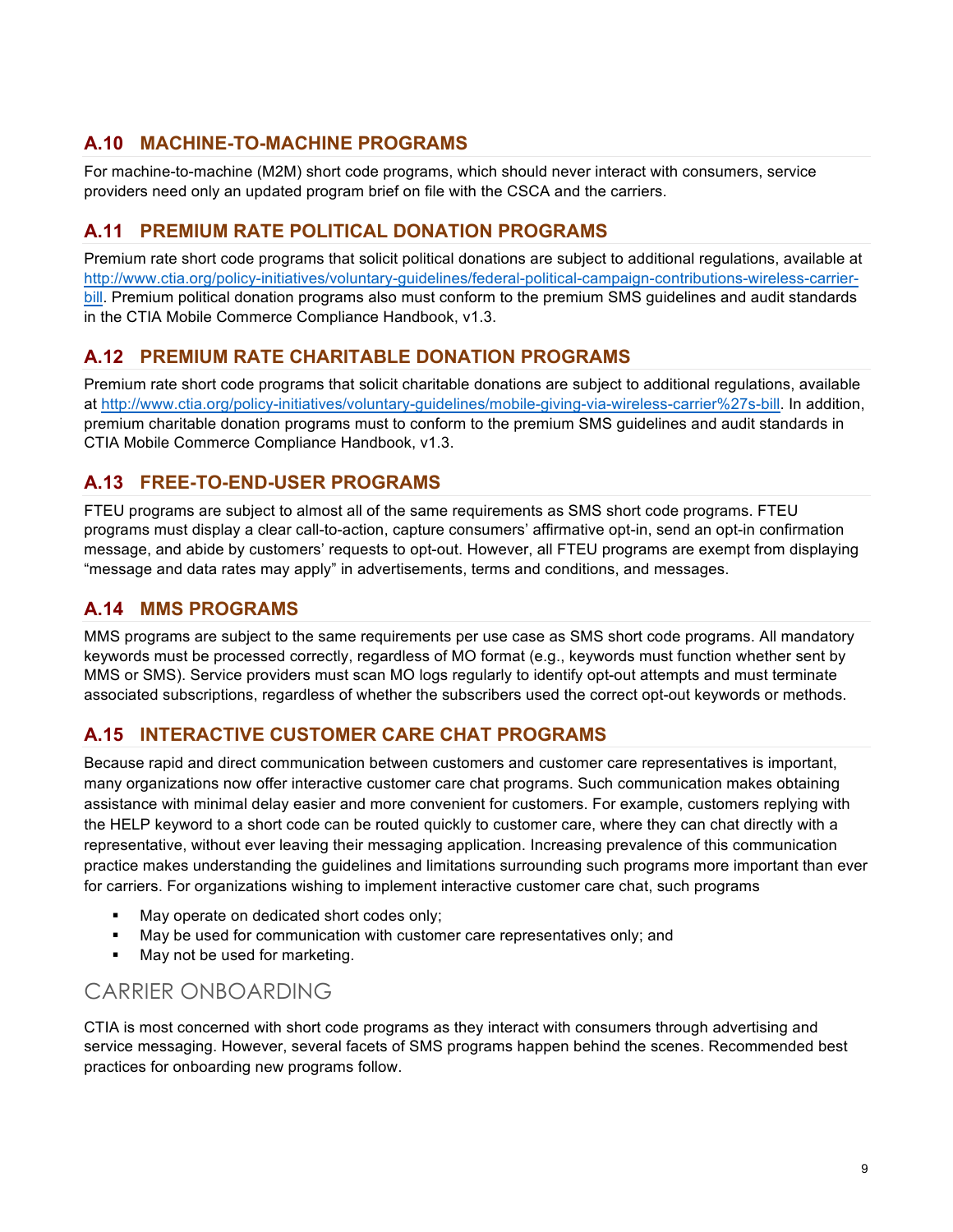Carriers may maintain individual playbooks tailored to their customers' needs and must sometimes respond to emerging risks that fall outside the Handbook. Refer to carriers' playbooks for onboarding information regarding

- Program certification and migration processes,
- **•** Program brief details,
- Advertising of controlled substances,
- § Sweepstakes approval processes, and
- **■** Marketing to children.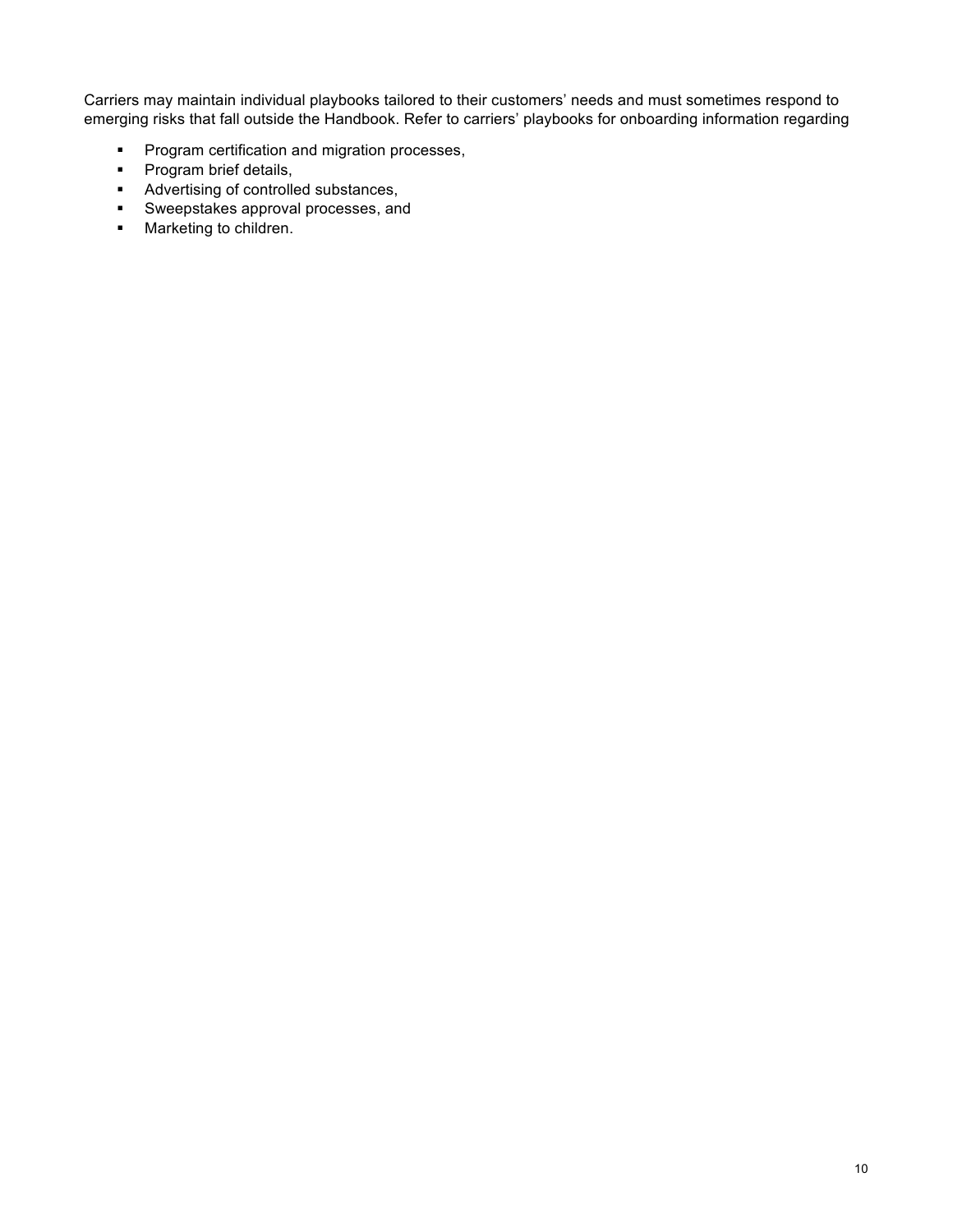## **IN-MARKET MONITORING GUIDE**

In this section, in-market monitoring, including details about audit notices, communication, retests, and appeals, is explained.

## COMPLIANCE AUDITS

The CTIA Compliance Assurance Solution employs data gathered via in-market monitoring. When programs are deployed in market, the live programs are captured and audited. This method is more effective than program brief review or routine keyword testing because compliance audits reflect the user experience that actual consumers encounter when they interact with short code programs in market.

CTIA issues compliance audits weekly for standard rate short codes leased with the CSCA. Compliance audits performed by CTIA are available to all major U.S. carriers, and CTIA compliance metrics can be incorporated into individual carrier compliance policies.

### **A.16 AUDIT NOTICES**

CTIA distributes Audit Notices each week. Each audit notice displays a unique audit number, short code, service provider, aggregator or aggregators, notice date, and cure date at the top. Individual violations are classified as Severity 0, Severity 1, or Severity 2, based on their potential for consumer harm, with Severity 0 representing the most extreme violations. Violations are based on the compliance guidelines outlined in the Compliance Framework section of the Handbook. Taking the severity level of the gravest violation cited, a failed audit must be resolved in the appropriate timeframe (i.e., before or on the cure date).

## **A.17 SCHEDULE**

CTIA compiles and generates audit notices each Monday for audits performed the previous week, and audits are published Tuesday at 2:00 A.M. EST. Although audits might be available for review earlier, the official notice date from which the cure date is calculated is 12:00 P.M. EST each Tuesday.

### **A.18 SEVERITY LEVELS**

All audit notices are assigned severity levels based on the extent to which the associated findings might harm consumers. Cure dates and penalties vary based on severity, as detailed in Exhibit 3.

|                   | <b>Definition</b>         | <b>Cure Date</b> | <b>Penalties</b>                                                        |
|-------------------|---------------------------|------------------|-------------------------------------------------------------------------|
| Severity 0        | Extreme consumer          | Immediate        | <b>CTIA:</b> Immediate registry suspension                              |
|                   | harm                      |                  | Carriers: Vary by case; immediate<br>suspension or termination possible |
| <b>Severity 1</b> | Serious consumer<br>harm  | 5 business days  | <b>CTIA:</b> Unresolved audits; possible registry<br>suspension         |
|                   |                           |                  | <b>Carriers: Vary by case</b>                                           |
| <b>Severity 2</b> | Moderate<br>consumer harm | 5 business days  | <b>CTIA:</b> Vary by case                                               |
|                   |                           |                  | <b>Carriers: Vary by case</b>                                           |

#### EXHIBIT 3: AUDIT NOTICE SEVERITIES DESCRIPTION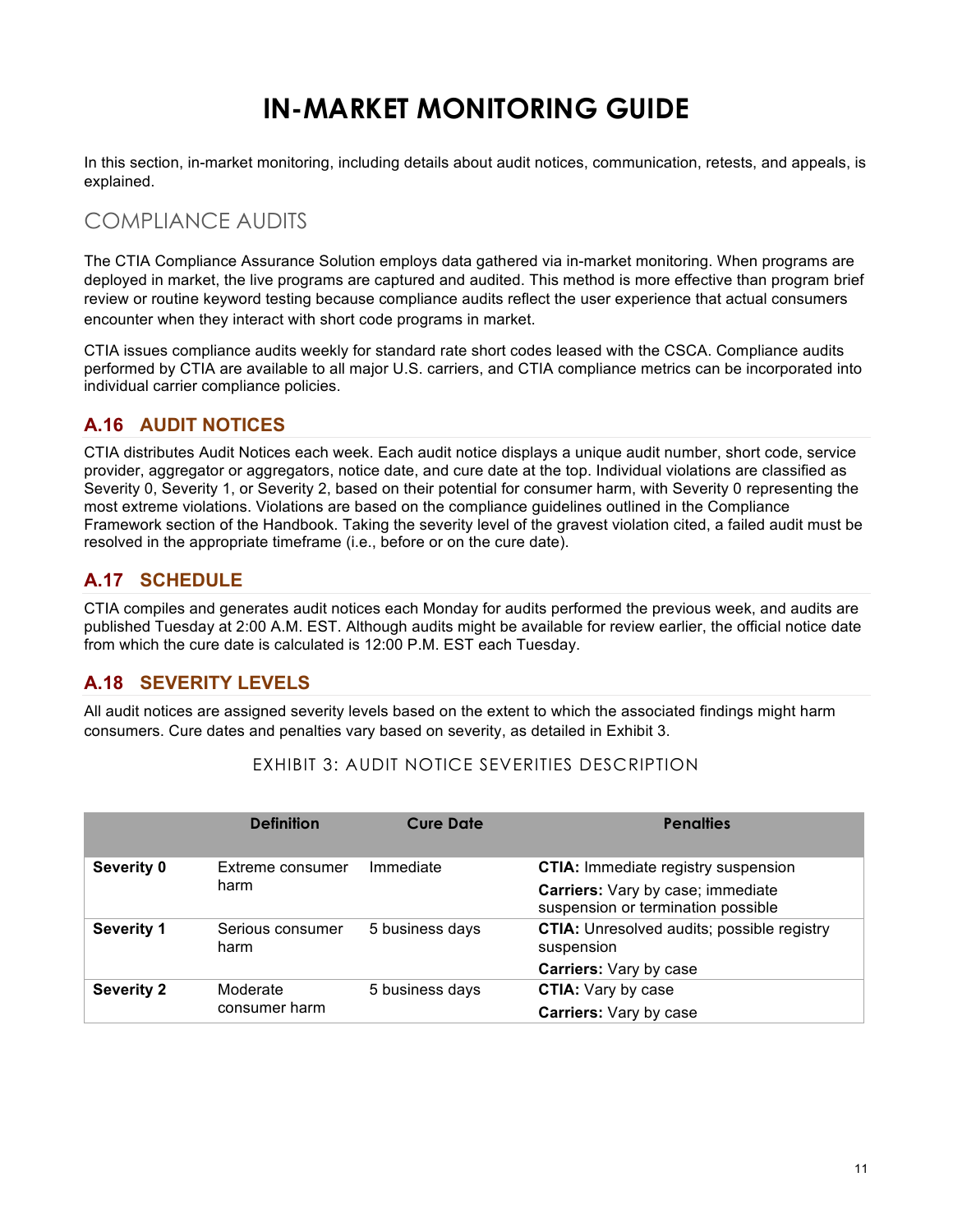## **A.19 CTIA COMPLIANCE CARE TEAM COMMUNICATION**

On receiving an audit notice, service providers may communicate with the CTIA compliance care team by leaving a comment on the audit notice or contacting us.support@wmcglobal.com. The CTIA Compliance Care Team (Care Team) responds promptly to all messages. Although Care Team specialists are unable to preapprove compliant designs, they assist service providers as much as possible with understanding how to resolve violations and close their audits.

### **A.20 RETESTS**

Within the prescribed period following issuance of an audit notice, the responsible aggregator or service provider must confirm on the audit notice that it has made changes to or has removed from market the offending advertisement or message flow. Should the CTIA Compliance Care Team fail to receive confirmation or should the service provider fail to take the actions required, the short code is subject to further action.

In the case of TV and print advertisements with longer run cycles, aggregators and service providers may submit a retest request for a rerelease date. Retest requests must be made in good faith, with a clear explanation of the changes implemented. Audits at this status are categorized as Pending Retest.

#### **A.21 APPEALS**

Aggregators and service providers that believe they have a valid claim may challenge an audit by contacting us.support@wmcglobal.com before the cure date noted on the audit notice. The email message should explain why the service provider deems the audit incorrect. Appeals must pertain to the application of violations cited on the specific audit in question.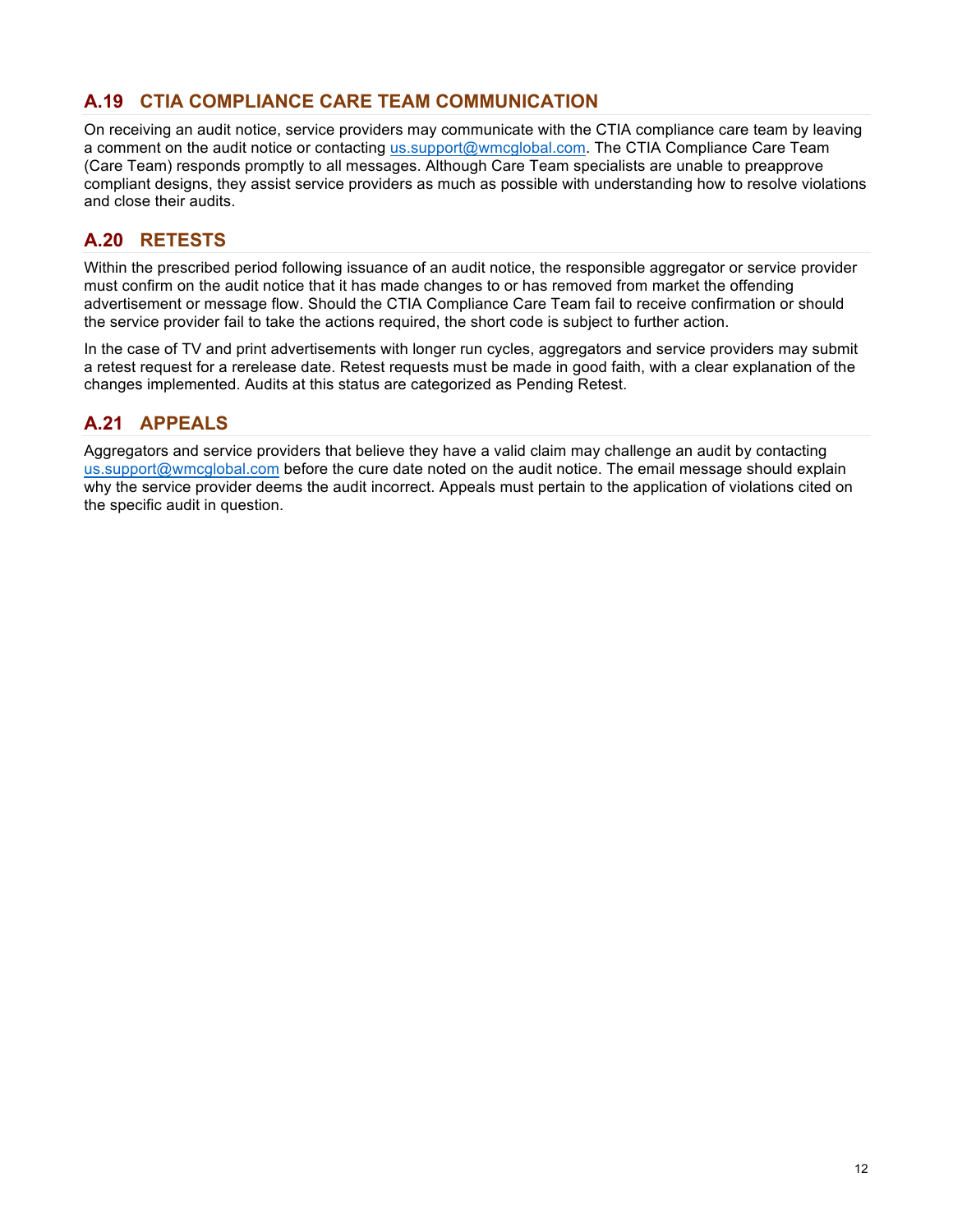## **AUDIT STANDARDS GUIDE**

The following pages display tables of audit standards by use case. Advertising audit standards apply to all advertisements hosting calls-to-action for short code programs; message flow audit standards apply to required service messages.

Message categories for which specific standards apply are marked with an "x" in the tables. Refer to the glossary below for help with unfamiliar terms.

| Opt-In<br><b>Confirmation</b> | Short code programs should send a single opt-in confirmation message displaying<br>information verifying the customer's enrollment in the identified program and describing<br>how to opt out. The opt-in confirmation message must be delivered immediately after the<br>customer opts into the short code program. Additionally, opt-in messages must contain<br>the program (brand) name or product description, customer care contact information,<br>product quantity or recurring-messages program disclosure, and the "message and data<br>rates may apply" disclosure. |
|-------------------------------|--------------------------------------------------------------------------------------------------------------------------------------------------------------------------------------------------------------------------------------------------------------------------------------------------------------------------------------------------------------------------------------------------------------------------------------------------------------------------------------------------------------------------------------------------------------------------------|
| <b>HELP</b>                   | Message service providers send a HELP message after customers text the HELP<br>keyword. Short codes should reply with additional contact information to customer<br>requests for help.                                                                                                                                                                                                                                                                                                                                                                                         |
| Opt-Out                       | Message service providers send an opt-out message after customers text the STOP<br>keyword. The opt-out message confirms that the customer has been opted out of the<br>program.                                                                                                                                                                                                                                                                                                                                                                                               |
| <b>Violation</b>              | Specific breach of the Universal Compliance Principles. Auditors check program<br>advertisements and service messages against lists of violations to identify<br>noncompliance.                                                                                                                                                                                                                                                                                                                                                                                                |
| <b>Severity</b>               | Number representing the customer impact associated with a violation. Severity 0<br>violations impact customers most. Severity 2 violations are least customer impacting.                                                                                                                                                                                                                                                                                                                                                                                                       |
| <b>Action Required</b>        | Action or actions the responsible service provider must take to correct the associated<br>violation.                                                                                                                                                                                                                                                                                                                                                                                                                                                                           |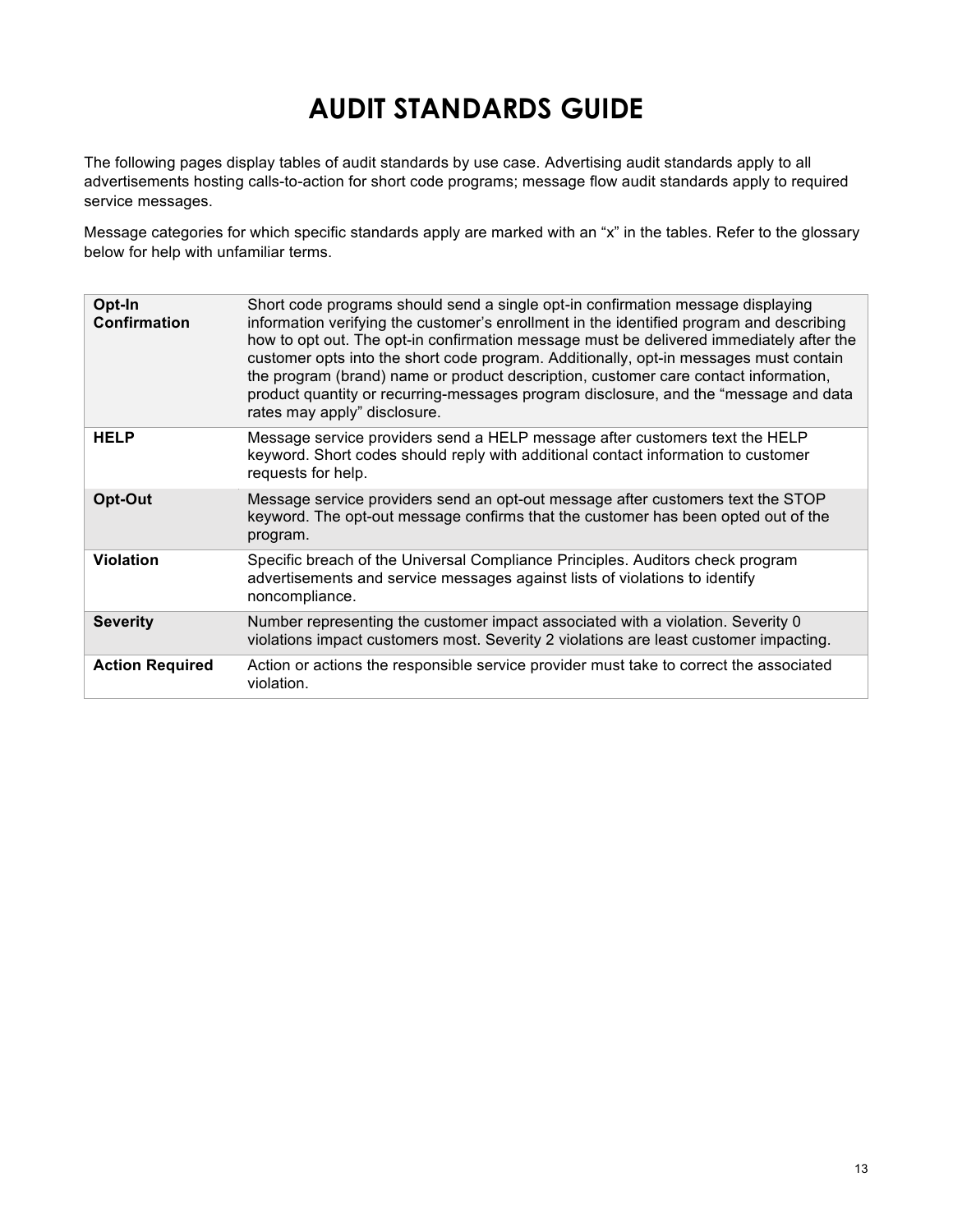## **AUDIT STANDARDS**

The audit standards listed below distill the principles listed in the narrative portion of the Handbook into test scripts for monitoring. Advertising audit standards apply to media displaying short code calls-to-action. Message flow audit standards apply to required service messages.

SINGLE-MESSAGE PROGRAMS

## **A.22 SINGLE-MESSAGE PROGRAM ADVERTISING AUDIT STANDARDS**

| Violation                                                                        | Severity | <b>Action Required</b>                                                                            |
|----------------------------------------------------------------------------------|----------|---------------------------------------------------------------------------------------------------|
| Contains or promotes SHAFT (sex, hate, alcohol, firearms,<br>or tobacco) content | 0        | Remove call-to-action associated with SHAFT (sex, hate,<br>alcohol, firearms, or tobacco) content |
| No product or service description                                                |          | Describe product or service                                                                       |
| Fails to match approved program in CSC registry                                  |          | Remove unapproved program elements or update CSC registry                                         |
| No clear indication of privacy policy                                            |          | Display privacy policy or clearly labeled link to privacy policy                                  |
| No link to comprehensive T&Cs                                                    |          | Display link to comprehensive T&Cs                                                                |
| No mention that message and data rates may apply                                 |          | Disclose that message and data rates may apply                                                    |

## **A.23 SINGLE-MESSAGE PROGRAM MESSAGE FLOW AUDIT STANDARDS**

| Violation                                                                           | Severity | <b>Action Required</b>                                                                                        | Applicable Message |             |         |
|-------------------------------------------------------------------------------------|----------|---------------------------------------------------------------------------------------------------------------|--------------------|-------------|---------|
|                                                                                     |          |                                                                                                               | Opt-In Conf.       | <b>HELP</b> | Opt-Out |
| Contains or promotes SHAFT (sex,<br>hate, alcohol, firearms, or tobacco)<br>content | $\Omega$ | Remove call-to-action associated with<br>SHAFT (sex, hate, alcohol, firearms,<br>or tobacco) content          | x                  | x           | x       |
| Fails to match approved program in<br>CSC registry                                  |          | Remove unapproved program<br>elements or update CSC registry                                                  | x                  | x           | x       |
| Unsolicited message delivered                                                       |          | Cease all messaging associated with<br>program                                                                | x                  | x           | x       |
| Incorrect response to STOP<br>command                                               |          | Terminate all of customer's active<br>programs after he or she texts STOP,<br>and send one opt-out message    |                    |             | x       |
| No product or program name                                                          | 2        | Display program or product name                                                                               | x                  | x           | x       |
| Failure to reply to HELP keyword                                                    | 2        | Reply to HELP keyword with<br>additional contact information (e.g., a<br>toll-free helpline or email address) |                    | x           |         |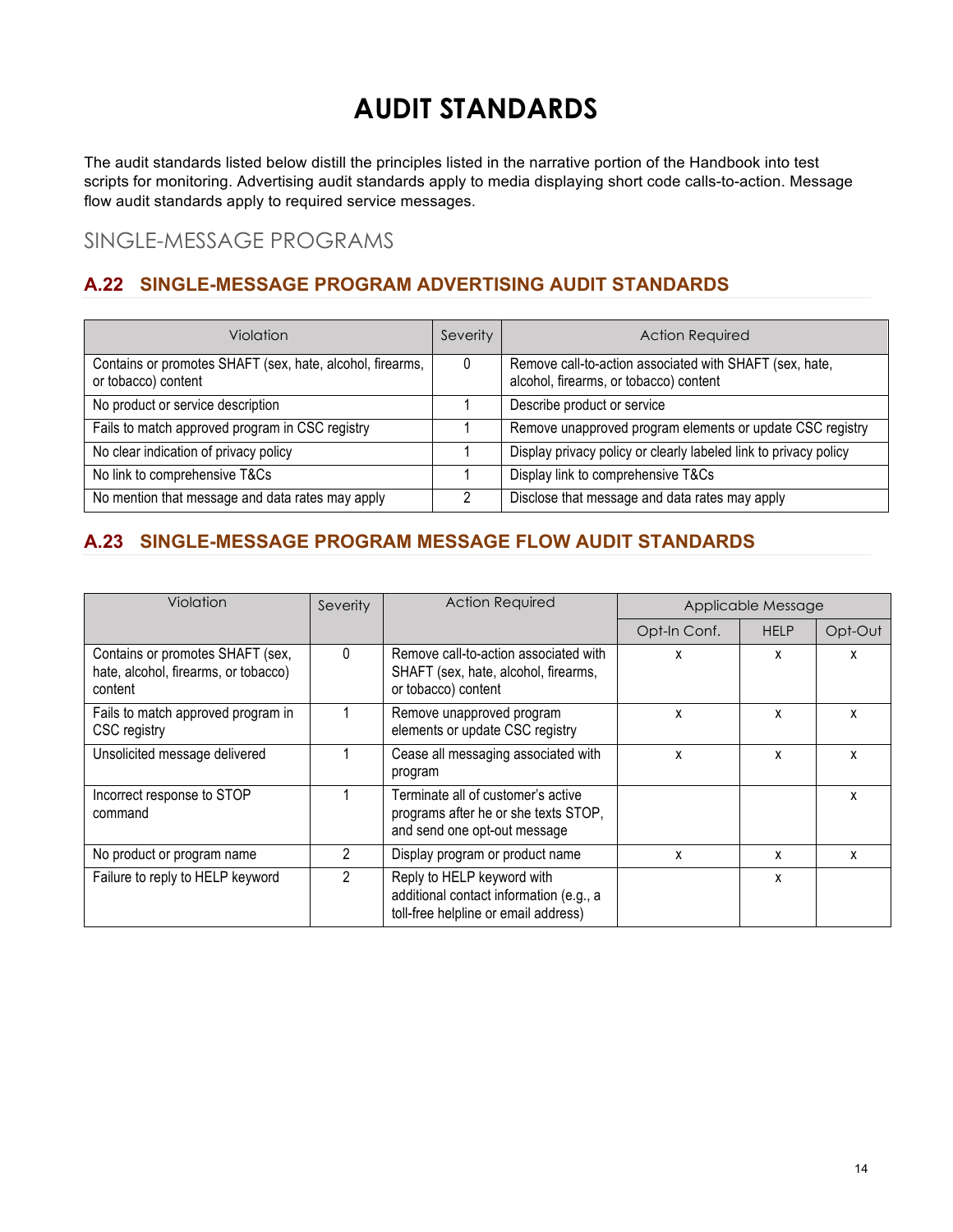## RECURRING-MESSAGES PROGRAMS

## **A.24 RECURRING-MESSAGES PROGRAM ADVERTISING AUDIT STANDARDS**

| Violation                                                                        | Severity | <b>Action Required</b>                                                                            |
|----------------------------------------------------------------------------------|----------|---------------------------------------------------------------------------------------------------|
| Contains or promotes SHAFT (sex, hate, alcohol, firearms,<br>or tobacco) content | 0        | Remove call-to-action associated with SHAFT (sex, hate,<br>alcohol, firearms, or tobacco) content |
| Fails to match approved program in CSC registry                                  |          | Remove unapproved program elements or update CSC registry                                         |
| No clear indication of privacy policy                                            |          | Display privacy policy or clearly labeled link to privacy policy                                  |
| No link to comprehensive T&Cs                                                    |          | Display link to comprehensive T&Cs                                                                |
| No product or service description                                                |          | Describe product or service                                                                       |
| Improper use of the term free                                                    |          | Remove the term free                                                                              |
| Failure to display STOP keyword                                                  |          | Display STOP keyword <sup>8</sup>                                                                 |
| No mention that messages are recurring                                           | 2        | State that messages are recurring                                                                 |
| No mention that message and data rates may apply                                 | 2        | Disclose that message and data rates may apply                                                    |
| No customer care contact information <sup>9</sup>                                | 2        | Display toll-free helpline, email address, or HELP keyword                                        |

### **A.25 RECURRING-MESSAGES PROGRAM MESSAGE FLOW AUDIT STANDARDS**

| Violation                                                                           | Severity       | <b>Action Required</b>                                                                                        |                 |             | Applicable Message |  |
|-------------------------------------------------------------------------------------|----------------|---------------------------------------------------------------------------------------------------------------|-----------------|-------------|--------------------|--|
|                                                                                     |                |                                                                                                               | Opt-In<br>Conf. | <b>HELP</b> | Opt-<br>Out        |  |
| Contains or promotes SHAFT (sex,<br>hate, alcohol, firearms, or tobacco)<br>content | 0              | Remove call-to-action associated with<br>SHAFT (sex, hate, alcohol, firearms, or<br>tobacco) content          | X               | x           | X                  |  |
| Fails to match approved program in<br>CSC registry                                  |                | Remove unapproved program elements or<br>update CSC registry                                                  | X               | x           | X                  |  |
| Unsolicited message delivered                                                       | 1              | Cease all messaging associated with<br>program                                                                | X               | X           | X                  |  |
| Failure to display STOP keyword                                                     | 1              | Display STOP keyword                                                                                          | X               |             |                    |  |
| Incorrect response to STOP command                                                  | 1              | Terminate all of customer's active programs<br>after he or she texts STOP, and send one<br>opt-out message    |                 |             | X                  |  |
| No indication that program is recurring                                             | $\overline{2}$ | State that program is recurring                                                                               | X               |             |                    |  |
| No product or program name                                                          | $\overline{2}$ | Display program or product name                                                                               | X               | x           | x                  |  |
| No mention that message and data<br>rates may apply                                 | $\overline{2}$ | Disclose that message and data rates may<br>apply                                                             | X               |             |                    |  |
| No customer care contact information                                                | $\overline{2}$ | Display toll-free helpline, email address, or<br>HELP keyword <sup>10</sup>                                   | X               |             |                    |  |
| Failure to reply to HELP keyword                                                    | $\overline{2}$ | Reply to HELP keyword with additional<br>contact information (e.g., a toll-free helpline<br>or email address) |                 | x           |                    |  |

 $^8$  Opt-out information may appear on a separate page in the terms and conditions.<br><sup>9</sup> Customer care contact information may appear on a separate page in the terms and conditions.

<sup>&</sup>lt;sup>10</sup> Customer care URLs are also acceptable.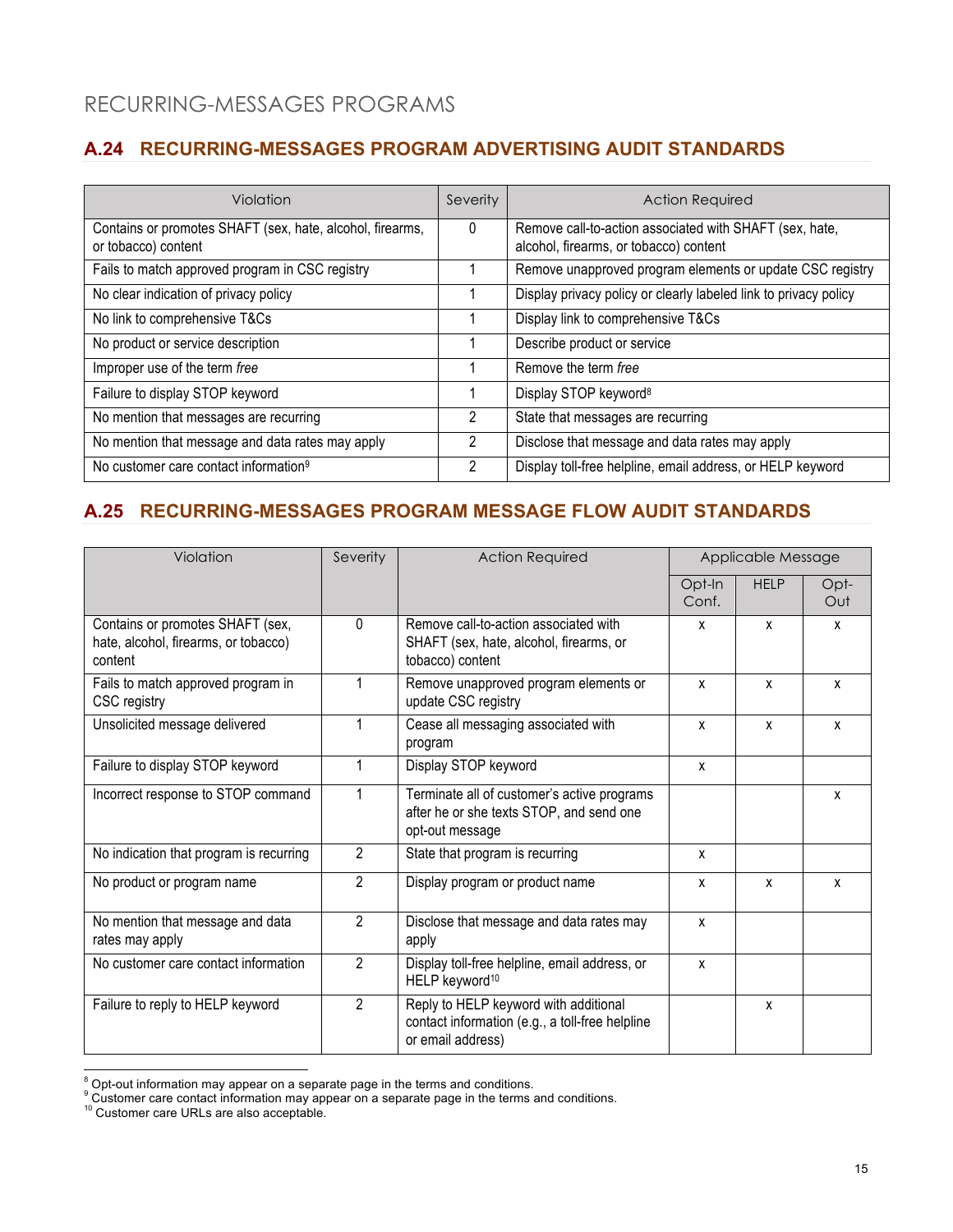#### **A.26 MACHINE-TO-MACHINE PROGRAM AUDIT STANDARDS**

M2M programs, which should never interact with consumers, only need keep an updated program brief on file with the CSCA and the carriers. If an M2M program is found advertising to consumers, it is subject to immediate enforcement action.

| Violation                                         | Severity | Action Required                                                                              |
|---------------------------------------------------|----------|----------------------------------------------------------------------------------------------|
| Failure to match approved program in CSC registry |          | <sup>1</sup> Remove unapproved program elements or update program<br>details in CSC registry |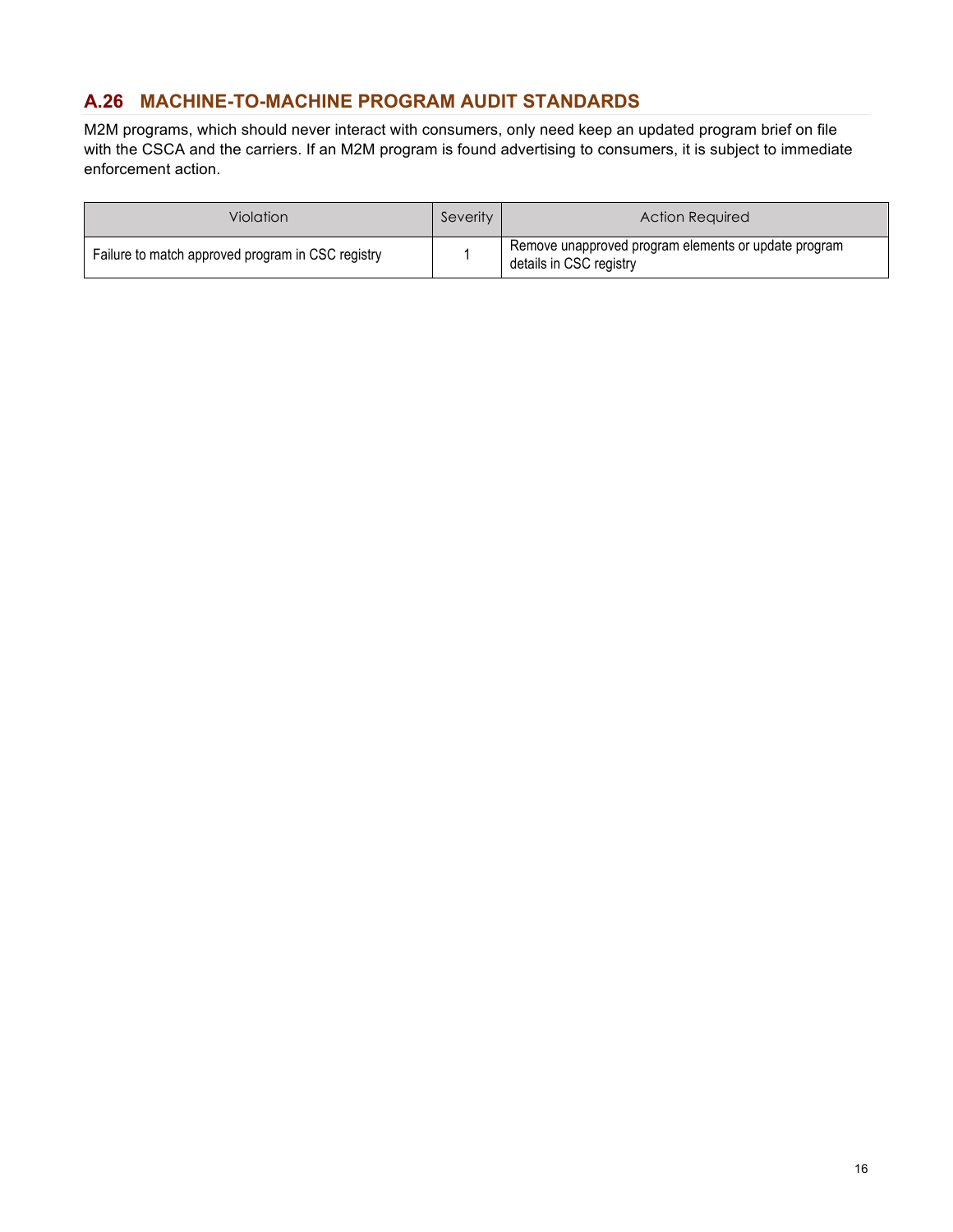## **APPENDIX A: SAMPLE COMPLIANT SINGLE-MESSAGE PROGRAM**

Exhibit A1: Sample Compliant Single-Message Advertisement and Service Messages

|                                                      | <b>Opt-In Confirmation Message:</b>                  |
|------------------------------------------------------|------------------------------------------------------|
| A Web Page                                           | "Coupon King: Show this text at the register for 50% |
| http://                                              | off your next purchase!"                             |
| <b>Coupon Brand</b>                                  | <b>HELP Message:</b>                                 |
| Text COUPON to 12345 for 50% off your next purchase! | "Thanks for texting Coupon King! Call 1-800-123-     |
| Message and data rates may apply.                    | 4567 for support."                                   |
| <b>Terms of Use</b>                                  | <b>Opt-Out Message:</b>                              |
| <b>Privacy Policy</b>                                | "Coupon King: You will receive no further messages." |

Exhibit A2: Sample Compliant Single-Message Advertisement and Service Messages

|                                                                                                   | <b>Opt-In Confirmation Message:</b>                                                                                                                                 |
|---------------------------------------------------------------------------------------------------|---------------------------------------------------------------------------------------------------------------------------------------------------------------------|
| A Web Page                                                                                        | "Mobile Confirm: Your passcode is 9876. Enter it                                                                                                                    |
| http://                                                                                           | online to confirm your account."                                                                                                                                    |
| To confirm your account, enter your mobile number:<br>You'll receive one message with a passcode. | <b>HELP Message:</b><br>"You recently created or modified an account online.<br>Enter your passcode to confirm. Call 1-800-123-4567<br>for Mobile Confirm support." |
| Message and data rates may apply.                                                                 | <b>Opt-Out Message:</b>                                                                                                                                             |
| <b>Terms of Use</b>                                                                               | "Mobile Confirm: You will receive no further                                                                                                                        |
| <b>Privacy Policy</b>                                                                             | messages from short code 12345."                                                                                                                                    |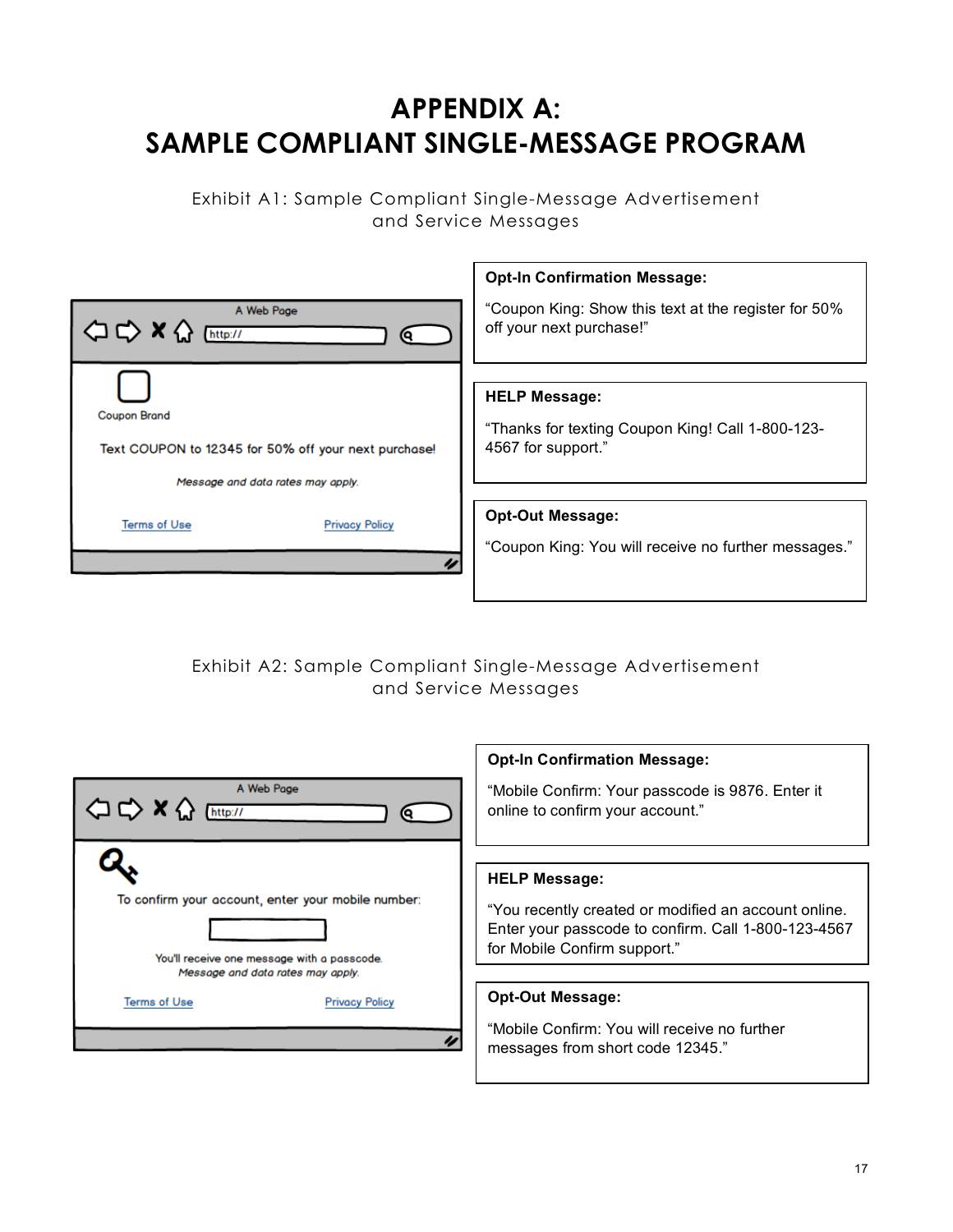### Exhibit A3: Sample Compliant Single-Message Print Advertisement and Service Messages



Text HOUSE1 to get more info on this property from Best Realty. Msg&data rates may apply. Go to website.com/sms for privacy and terms info.

#### **Opt-In Confirmation Message:**

"Best Realty: Go to bestrealty.com/house1 for more info on this property."

#### **HELP Message:**

"For Best Realty property info help, contact smshelp@bestrealty.com."

#### **Opt-Out Message:**

"You're opted out and will no longer receive Best Realty property info alerts."

#### Exhibit A4: Sample Compliant Single-Message Verbal Opt-In and Service Messages

Would you like a one-time reminder of your upcoming flight? We'll text the mobile number you provide with the flight status 24 hours before your scheduled departure. Message and data rates may apply. You can visit our website at flights.com/sms for privacy and terms information.

#### **Opt-In Confirmation Message:**

"Reminder: Your flight leaves tomorrow at 4:05 P.M. from Gate 1."

#### **HELP Message:**

"For assistance with Flight Reminder messages, call 1-888-123-4567."

#### **Opt-Out Message:**

"You are now opted out and will receive no further Flight Reminder messages."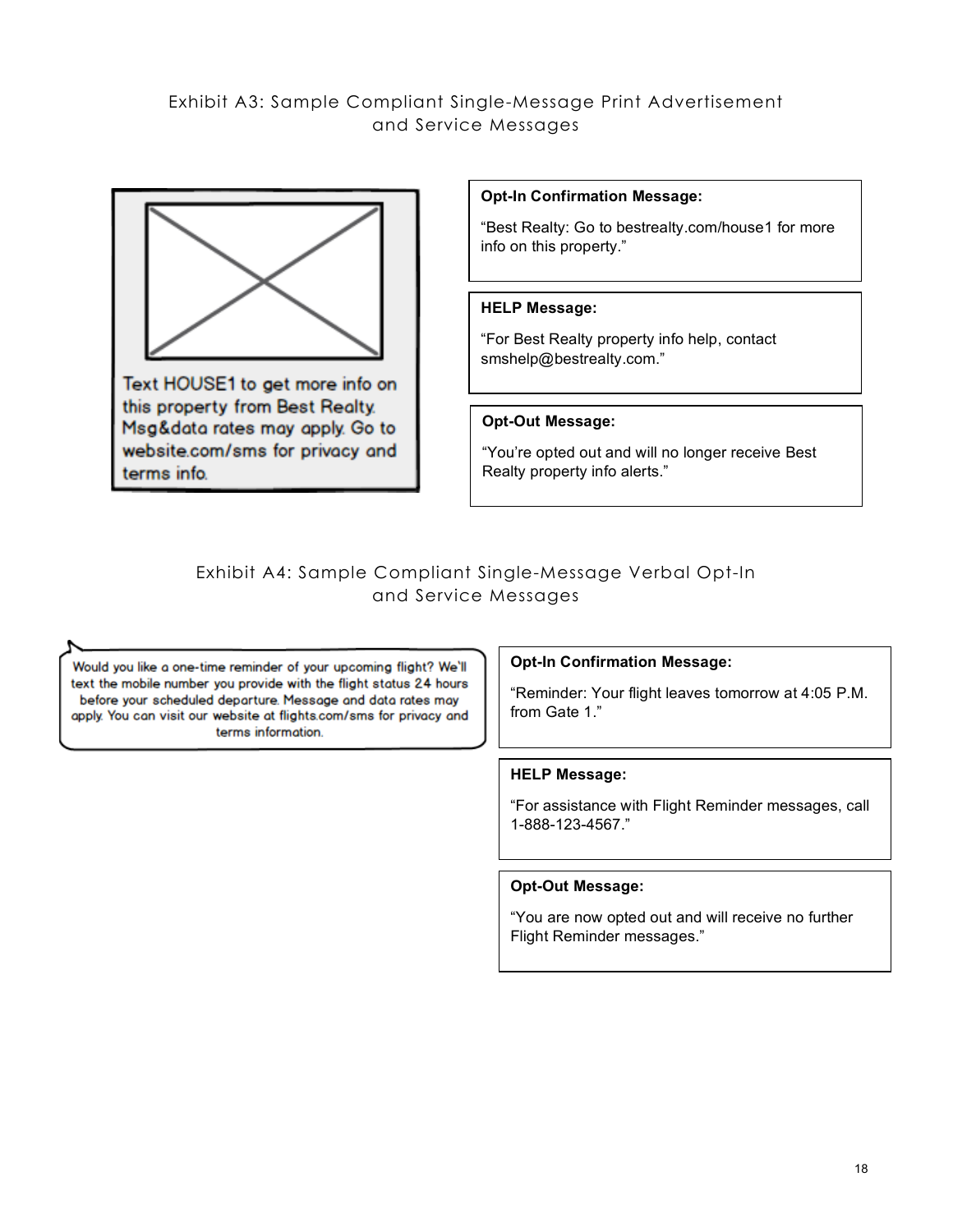#### Exhibit A5: Sample Compliant Single-Message Hardcopy Opt-In and Service Messages

#### Lifetime Trip - Enrollment Form

Enter your name and mobile number to receive a one-time alert when a spot opens up on our waiting list.

Message and data rates may apply. Go to website.com/sms for privacy and terms info.

Name\_

Mobile Number \_\_\_\_\_\_\_\_\_

#### **Opt-In Confirmation Message:**

"A spot just opened up on the Lifetime Trip waiting list. Contact your travel agent to sign up today!"

#### **HELP Message:**

"For Lifetime Trip waiting list help, call 1-888-123- 4567."

#### **Opt-Out Message:**

"You're now opted out and will no longer receive Lifetime Trip wait list alerts."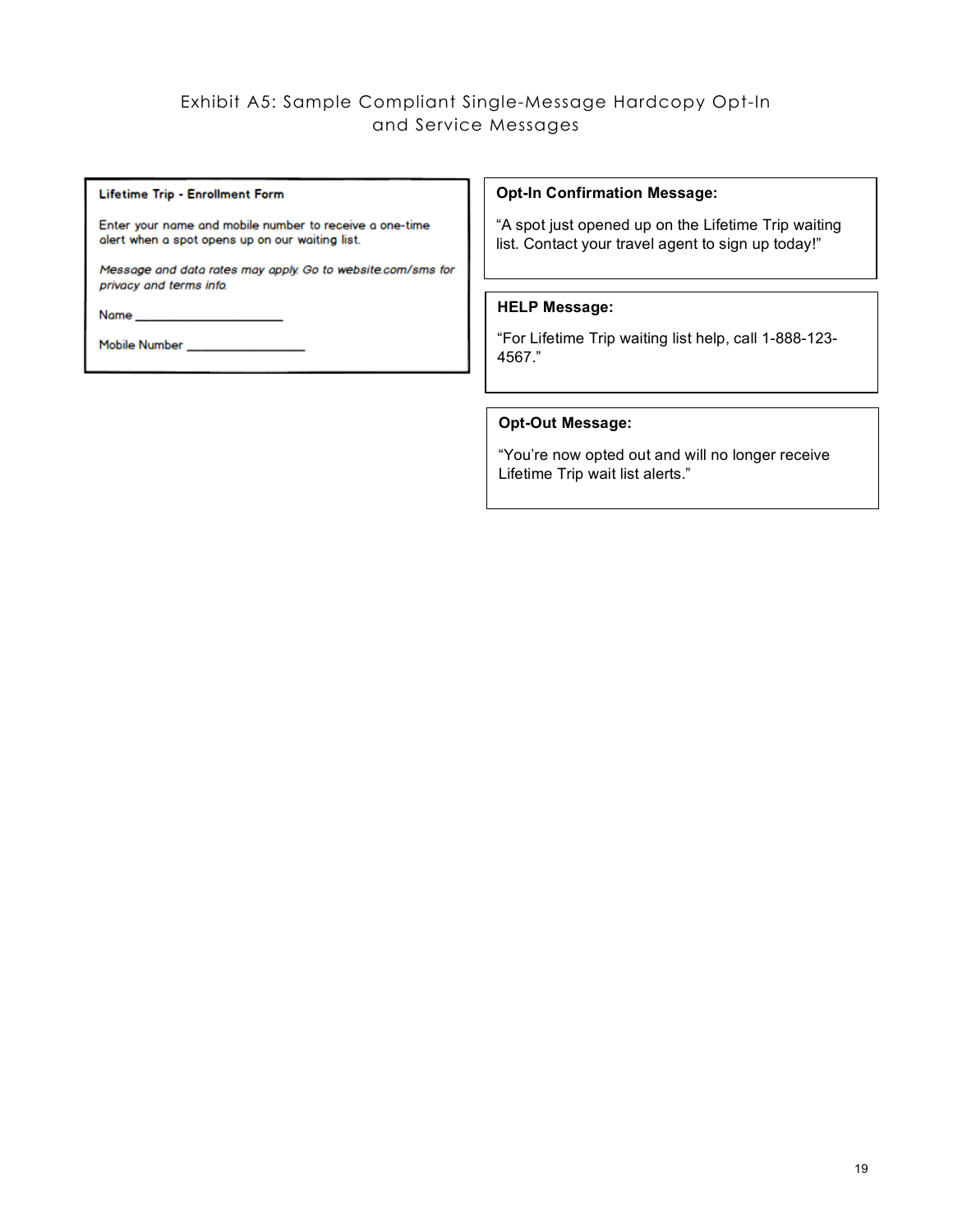## **APPENDIX B: SAMPLE COMPLIANT RECURRING-MESSAGES PROGRAM**

Exhibit B1: Sample Compliant Recurring-Messages Web Advertisement and Service Messages<sup>11</sup>

| ○ → × △ [http://                                                            | A Web Page                                                |
|-----------------------------------------------------------------------------|-----------------------------------------------------------|
|                                                                             | To subscribe to Weather Alerts, enter your mobile number: |
| Message and data rates may apply.<br>Text STOP to opt out or HELP for help. |                                                           |
| <b>Terms of Use</b>                                                         | <b>Privacy Policy</b>                                     |
|                                                                             |                                                           |

#### **Opt-In Confirmation Message:**

"You're now subscribed to daily Weather Alerts. Reply STOP to cancel at any time. Call 1-800-123- 4567 for support. Message and data rates may apply."

#### **HELP Message:**

"Contact us at 1-800-123-4567 with questions about Weather Alerts."

#### **Opt-Out Message:**

"You have opted out of Weather Alerts and will **Advertisement receive no further messages.**"

Although opt-out instructions are not required on the advertisement itself, they must appear in the terms and conditions.

#### **Terms and Conditions**

Complete terms and conditions should include customer care contact information; complete optout instructions; a recurring message disclosure, a product description and a program (brand) name. Some program types (e.g., sweepstakes) have additional requirements carrier by carrier.

 <sup>11</sup> Opt-out information no longer need appear in bold typeface.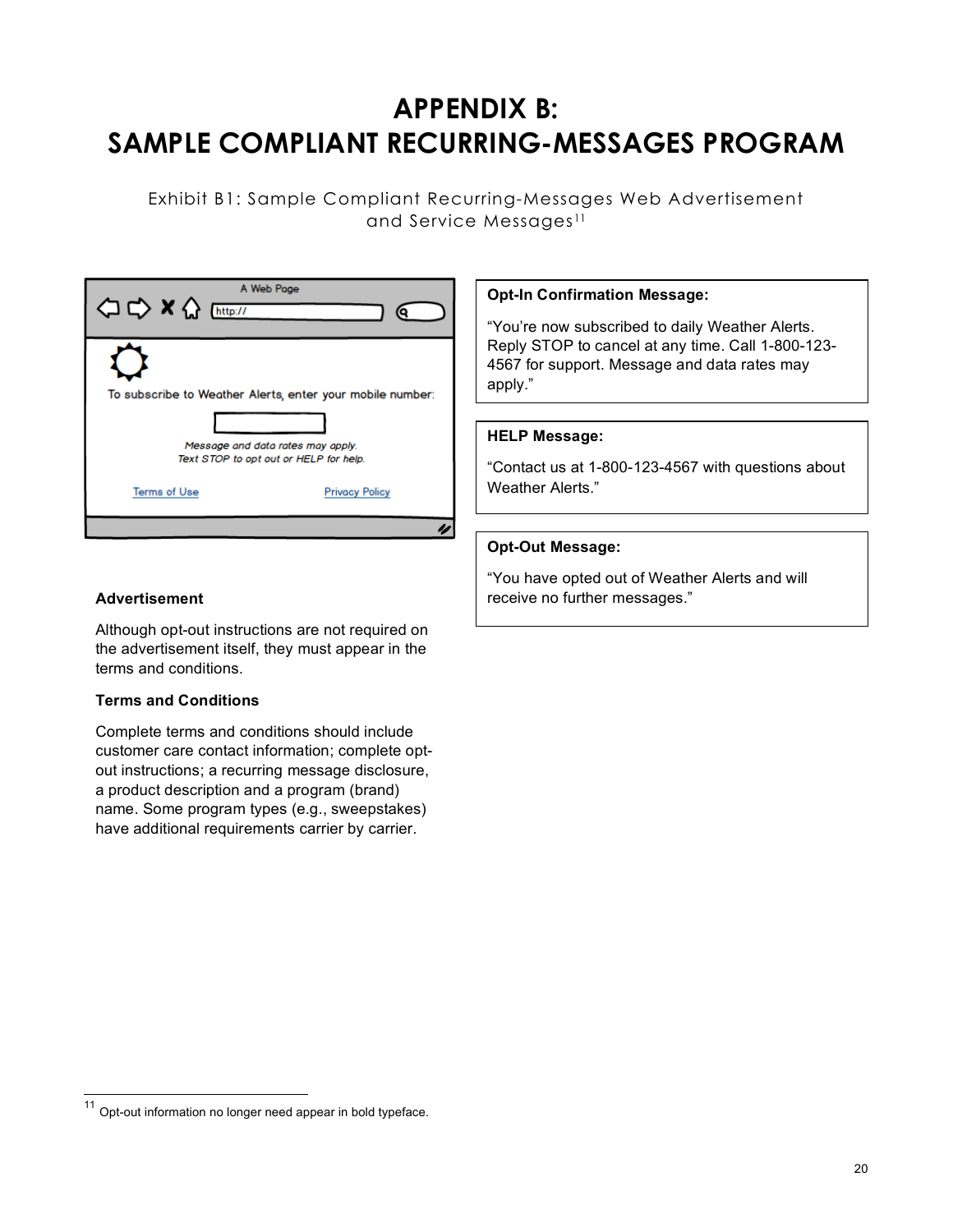### Exhibit B2: Sample Compliant Recurring-Messages TV Advertisement and Service Messages



#### **Advertisement**

Although opt-out instructions are not required on the advertisement itself, they must appear in the terms and conditions.

#### **Terms and Conditions**

Complete terms and conditions should include customer care contact information, complete optout instructions, a recurring message disclosure, a product description, and a program (brand) name. Some program types (e.g., sweepstakes) have additional requirements carrier by carrier.

#### **Opt-In Confirmation Message:**

"You'll now receive special offers from Good Brands! Reply STOP to opt-out. Email help@goodbrands.com with questions. Msg&Data rates may apply."

#### **HELP Message**:

"Good Brands Special Offers. Email help@goodbrands.com or call 1-888-123-4567 for support."

#### **Opt-Out Message:**

"Good Brands. You will receive no further messages from short code 12345."

## Exhibit B3: Sample Compliant Non-Marketing Recurring-Messages Opt-In and Service Messages

Want to sign up for appointment reminder texts? We'll send you an opt-in message. Message and data rates may apply.

#### **Recurring-Messages Appointment Reminder**

Service representative records customer's request for messages and customer's phone number. Program terms and conditions, including complete opt-out information, and privacy policy are available from the representative.

#### **Opt-In Confirmation Message:**

"Doctor Message thanks you for enrolling! You'll now receive appointment reminders. Text HELP for help. Reply STOP to cancel. Msg&Data Rates May Apply."

#### **HELP Message:**

"Email help@doctormessage.com for support with appointment reminders service. Reply STOP to cancel."

#### **Opt-Out Message:**

"You are now opted out of Doctor Message appointment reminders. You will receive no further messages."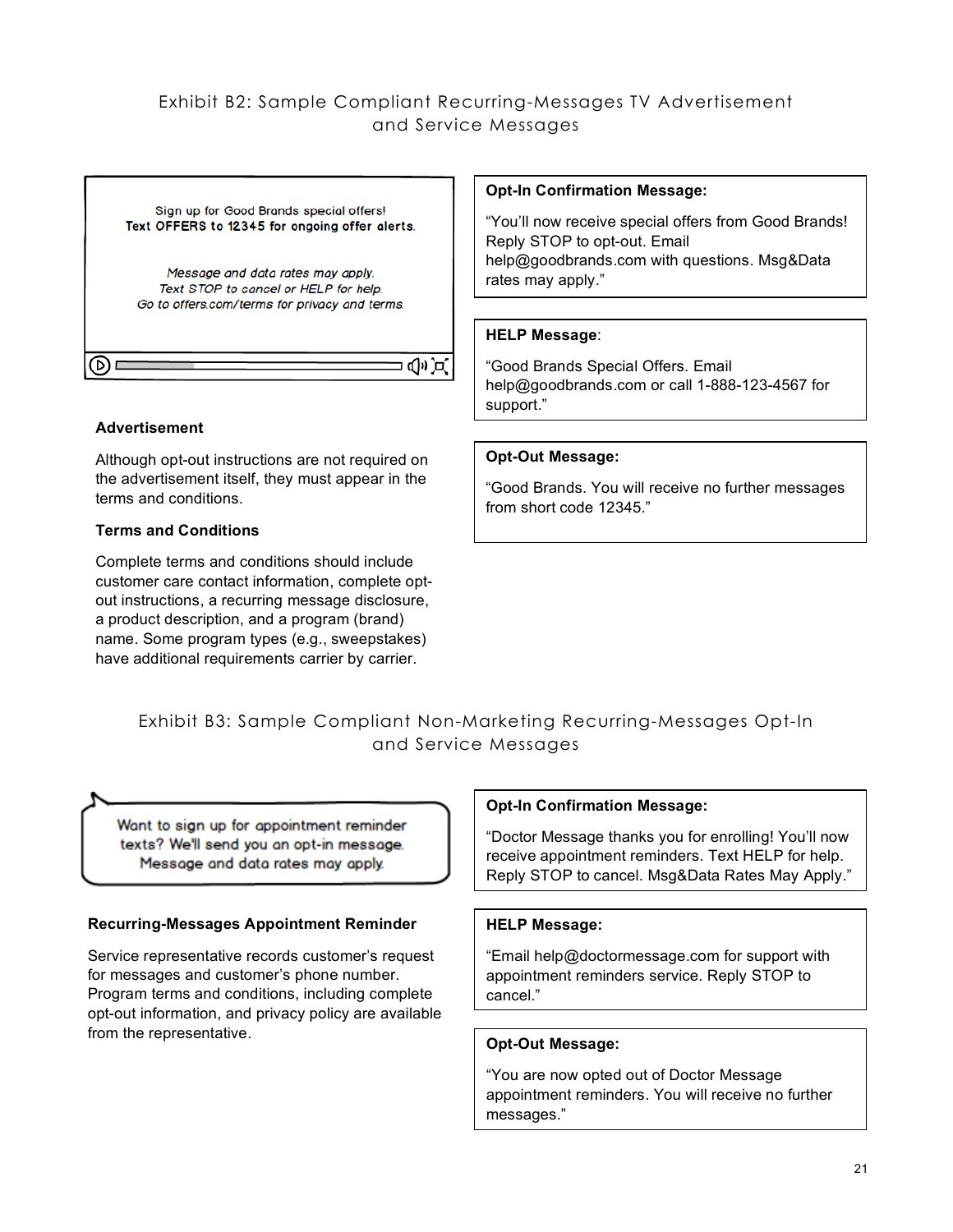## Exhibit B4: Sample Compliant Recurring-Messages Web Keyword Advertisement and Service Messages

| A Web Page<br>http://<br>Text COUPONS to 12345 for weekly deals!            | <b>Opt-In Confirmation Message:</b><br>"You're now subscribed to weekly deal alerts from<br>Good Brands! Reply STOP to cancel. Msg&data<br>rates may apply. Contact help@goodbrands.com for<br>customer support." |
|-----------------------------------------------------------------------------|-------------------------------------------------------------------------------------------------------------------------------------------------------------------------------------------------------------------|
| Message and data rates may apply.<br>Text STOP to opt out or HELP for help. |                                                                                                                                                                                                                   |
|                                                                             | <b>HELP Message:</b>                                                                                                                                                                                              |
| <b>Terms of Use</b><br><b>Privacy Policy</b>                                | "For Good Brands weekly deal alerts support, email<br>help@goodbrands.com or call 1-888-123-4567."                                                                                                                |
|                                                                             | <b>Opt-Out Message:</b>                                                                                                                                                                                           |
|                                                                             | "You're opted out and will no longer receive Good<br>Brands deal alerts."                                                                                                                                         |

## Exhibit B5: Sample Compliant Single-Message POS Advertisement and Service Messages



#### **Opt-In Confirmation Message:**

"For a copy of your receipt, click here: shorturl.com/eu38re8w."

#### **HELP Message:**

"For Store Receipt help, call 1-888-123-4567."

#### **Opt-Out Message:**

"You're opted out and won't receive any more Store Receipt messages."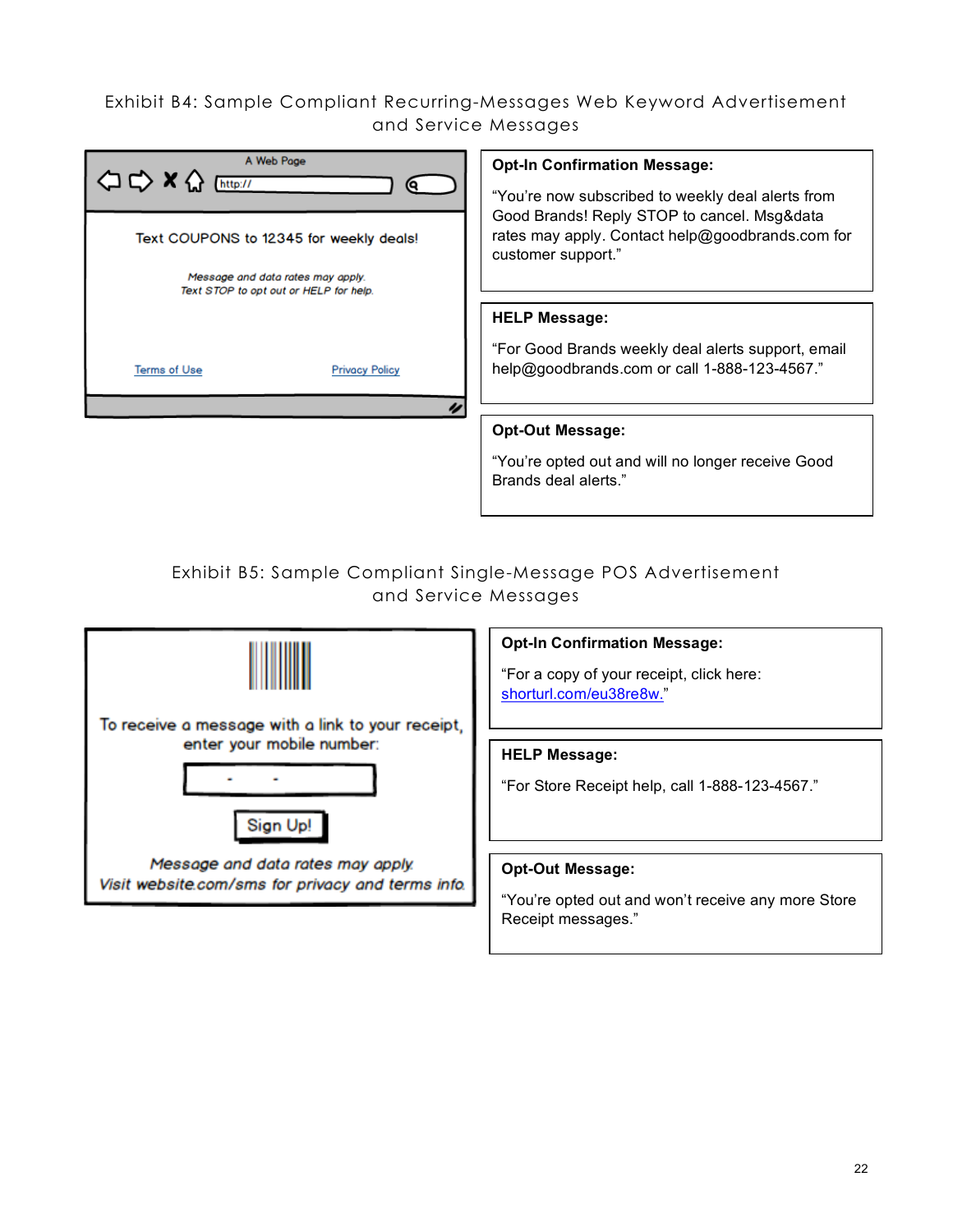#### Exhibit B6: Sample Compliant Recurring-Messages POS Advertisement and Service Messages



#### **Opt-In Confirmation Message:**

"You're subscribed to Good Brand sale alerts! Msg&data rates may apply. Reply STOP to opt out. Contact help@goodbrands.com with questions."

#### **HELP Message:**

"For Good Brands sale alerts support, email help@goodbrands.com or call 1-888-123-4567."

#### **Opt-Out Message:**

"You're opted out and will no longer receive Good Brands sale alerts."

## Exhibit B7: Sample Compliant Recurring-Messages Hardcopy Advertisement and Service Messages

|                                                                                                                          | <b>Opt-In Confirmation Message:</b>                                                            |
|--------------------------------------------------------------------------------------------------------------------------|------------------------------------------------------------------------------------------------|
|                                                                                                                          | "You're now subscribed to receive Best Realty"<br>weekly open house alerts. Msg&data rates may |
| <b>Best Realty Sign-In Form</b>                                                                                          | apply. Text STOP to opt out. Text HELP for more                                                |
| Please enter your name and mobile number to receive weekly<br>open house alerts.                                         | info."                                                                                         |
| Message and data rates may apply. Go to website.com/sms for<br>privacy and terms info. Text STOP to opt out and HELP for | <b>HELP Message:</b>                                                                           |
| help.                                                                                                                    | "For Best Realty open house alerts help, email                                                 |
| Name                                                                                                                     | help@bestrealty.com or call 1-888-123-4567."                                                   |
| Mobile Number                                                                                                            |                                                                                                |
|                                                                                                                          | <b>Opt-Out Message:</b>                                                                        |

#### "You're opted out of open house alerts and will no longer receive messages from Best Realty."

HELP for more.